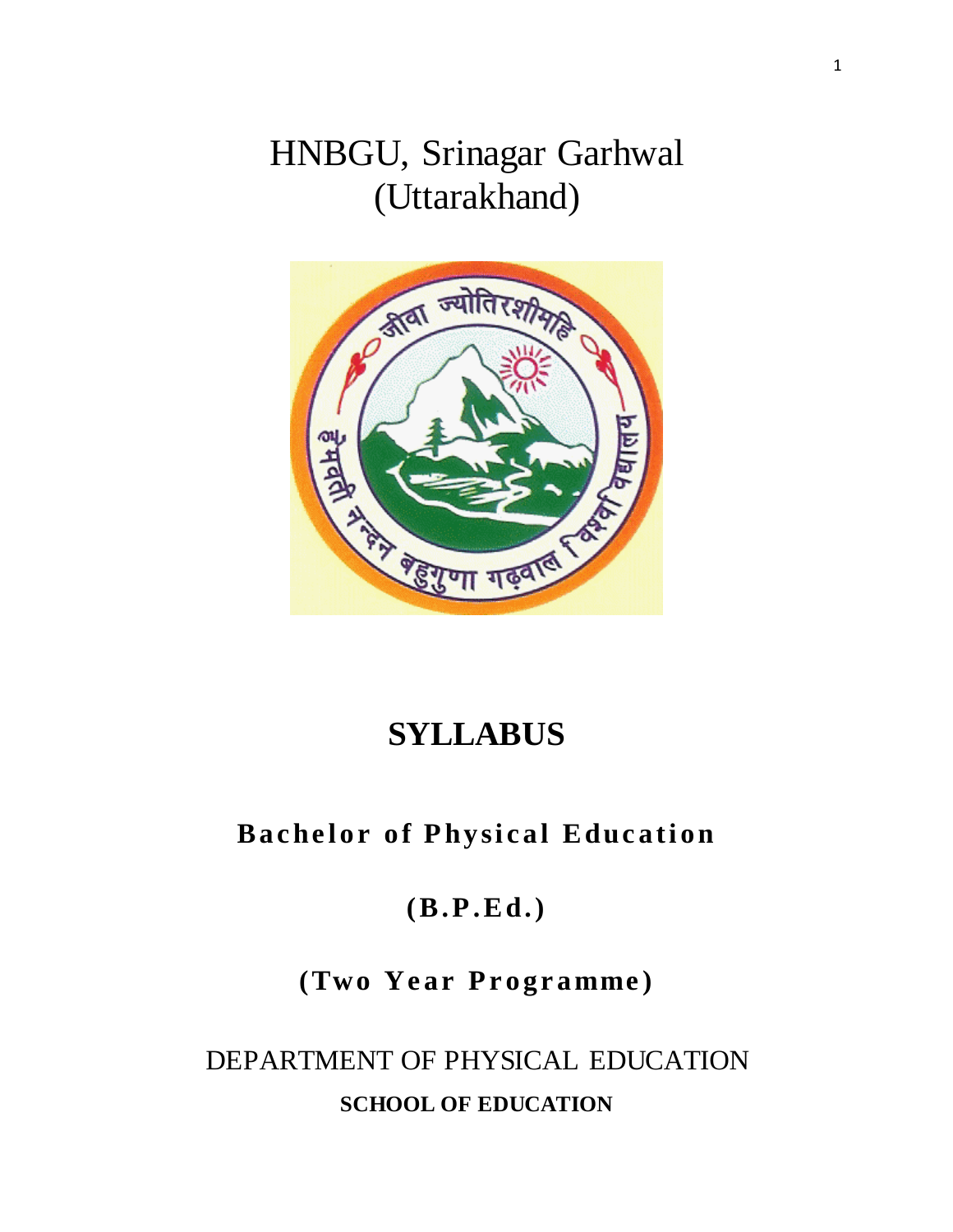| Semester-I |
|------------|
|------------|

| <b>Part-A Theoretical Course</b> |                          |                    |                                  |                 |                 |       |  |
|----------------------------------|--------------------------|--------------------|----------------------------------|-----------------|-----------------|-------|--|
| Course Code                      | Title of the papers      | Total              | Credits                          | Internal        | External        | Total |  |
|                                  |                          | Hours              |                                  | <b>Marks</b>    | marks           |       |  |
|                                  |                          | <b>Core Course</b> |                                  |                 |                 |       |  |
| SOE/PE/C-                        | History of Physical      | 4                  | 4                                | $\overline{30}$ | $\overline{70}$ | 100   |  |
| 101                              | Education                |                    |                                  |                 |                 |       |  |
| SOE/PE/C -                       |                          | $\overline{4}$     | $\overline{4}$                   | $\overline{30}$ | $\overline{70}$ | 100   |  |
| 102                              | Anatomy and Physiology-I |                    |                                  |                 |                 |       |  |
| $SOE/PE/\overline{C}$ -          | Health Education and     | 4                  | $\overline{4}$                   | 30              | 70              | 100   |  |
| 103                              | Environmental Studies    |                    |                                  |                 |                 |       |  |
|                                  |                          |                    | Elective course(Anyone)          |                 |                 |       |  |
| SOE/PE/E-                        |                          |                    |                                  |                 |                 |       |  |
| 101                              | Olympic Movement         | 4                  | 4                                | 30              | 70              | 100   |  |
| SOE/PE/E -                       |                          |                    |                                  |                 |                 |       |  |
| 102                              | Officiating and Coaching |                    |                                  |                 |                 |       |  |
|                                  |                          |                    | <b>Part - B Practical Course</b> |                 |                 |       |  |
| $SOE/PE/P$ -                     |                          |                    |                                  |                 |                 |       |  |
| 101                              | Football                 | 6                  | 4                                | 30              | 70              | 100   |  |
| $SOE/PE/P$ -                     |                          |                    |                                  |                 |                 |       |  |
| 102                              | Hockey                   | 6                  | $\overline{4}$                   | 30              | 70              | 100   |  |
| $SOE/PE/P$ -                     |                          |                    |                                  |                 |                 |       |  |
| 103                              | Volleyball               | 6                  | 4                                | 30              | 70              | 100   |  |
| <b>SOE/PE/PE</b>                 |                          |                    |                                  |                 |                 |       |  |
| $-101-102$                       | Handball / Basketball    | 6                  | $\overline{4}$                   | 30              | 70              | 100   |  |
|                                  | <b>Total</b>             | 40                 | 32                               | 240             | 560             | 800   |  |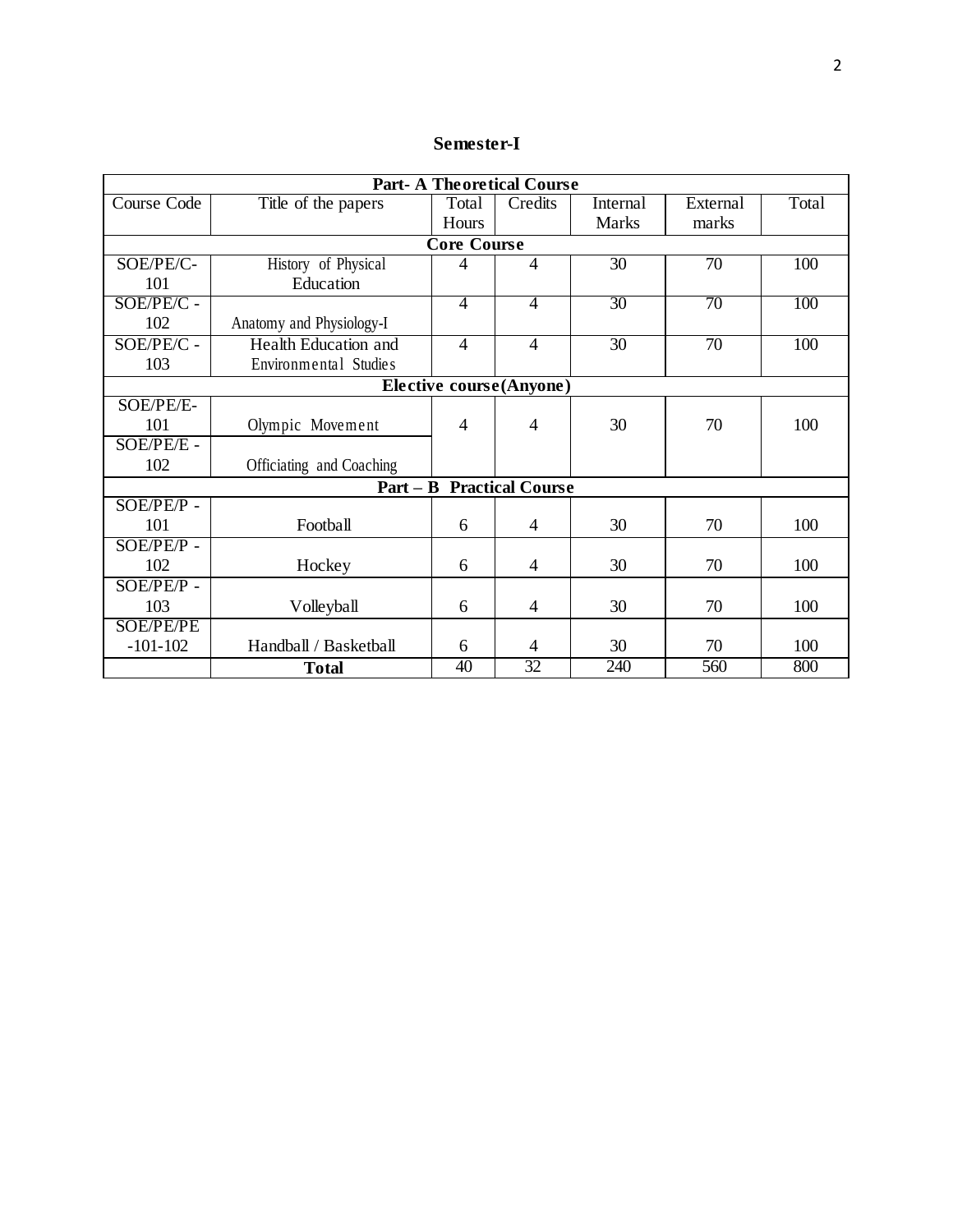| <b>Semester-II</b> |  |
|--------------------|--|
|--------------------|--|

| <b>Part- A Theoretical Course</b>  |                                    |                |                                  |                 |          |       |  |  |  |
|------------------------------------|------------------------------------|----------------|----------------------------------|-----------------|----------|-------|--|--|--|
| Course                             | Title of the papers                | Total          | Credits                          | <b>Internal</b> | External | Total |  |  |  |
| Code                               |                                    | Hours          |                                  | <b>Marks</b>    | marks    |       |  |  |  |
|                                    | <b>Core Course</b>                 |                |                                  |                 |          |       |  |  |  |
| SOE/PE/C -                         | Anatomy and Physiology-            | 4              | $\overline{4}$                   | 30              | 70       | 100   |  |  |  |
| 201                                | $\Pi$                              |                |                                  |                 |          |       |  |  |  |
| SOE/PE/C -                         | Methods of Teaching in             | $\overline{4}$ | $\overline{4}$                   | 30              | 70       | 100   |  |  |  |
| 202                                | Physical Education                 |                |                                  |                 |          |       |  |  |  |
| SOE/PE/C-                          | Organization and                   | $\overline{4}$ | $\overline{4}$                   | 30              | 70       | 100   |  |  |  |
| 203                                | Administration                     |                |                                  |                 |          |       |  |  |  |
|                                    | <b>Elective course(Anyone)</b>     |                |                                  |                 |          |       |  |  |  |
| SOE/PE/E-                          | Sports Nutrition and Weight        |                |                                  |                 |          |       |  |  |  |
| 201                                | Management                         | $\overline{4}$ | $\overline{4}$                   | 30              | 70       | 100   |  |  |  |
| SOE/PE/E -                         |                                    |                |                                  |                 |          |       |  |  |  |
| 202                                | Theory of sports and game          |                |                                  |                 |          |       |  |  |  |
|                                    |                                    |                | <b>Part - B Practical Course</b> |                 |          |       |  |  |  |
| SOE/PE/P -                         |                                    | 6              | 4                                | 30              | 70       | 100   |  |  |  |
| 201                                | Track and Field                    |                |                                  |                 |          |       |  |  |  |
| SOE/PE/P -                         |                                    | 6              | $\overline{4}$                   | 30              | 70       | 100   |  |  |  |
| 202                                | Cricket                            |                |                                  |                 |          |       |  |  |  |
| <b>SOE/PE/PE</b>                   |                                    | 6              | $\overline{4}$                   | 30              | 70       | 100   |  |  |  |
| $-201-202$                         | Badminton / Table Tennis           |                |                                  |                 |          |       |  |  |  |
| <b>Part – C Teaching Practices</b> |                                    |                |                                  |                 |          |       |  |  |  |
| SOE/PE/T -                         | Teaching Practices: (05 lessons)   |                |                                  |                 |          |       |  |  |  |
| 201                                | in light apparatus activities and  | 6              | 4                                | 30              | 70       | 100   |  |  |  |
|                                    | (05 lessons) of skill in different |                |                                  |                 |          |       |  |  |  |
|                                    | games)                             |                |                                  |                 |          |       |  |  |  |
|                                    |                                    | 40             | 32                               | 240             | 560      | 800   |  |  |  |
|                                    | <b>Total</b>                       |                |                                  |                 |          |       |  |  |  |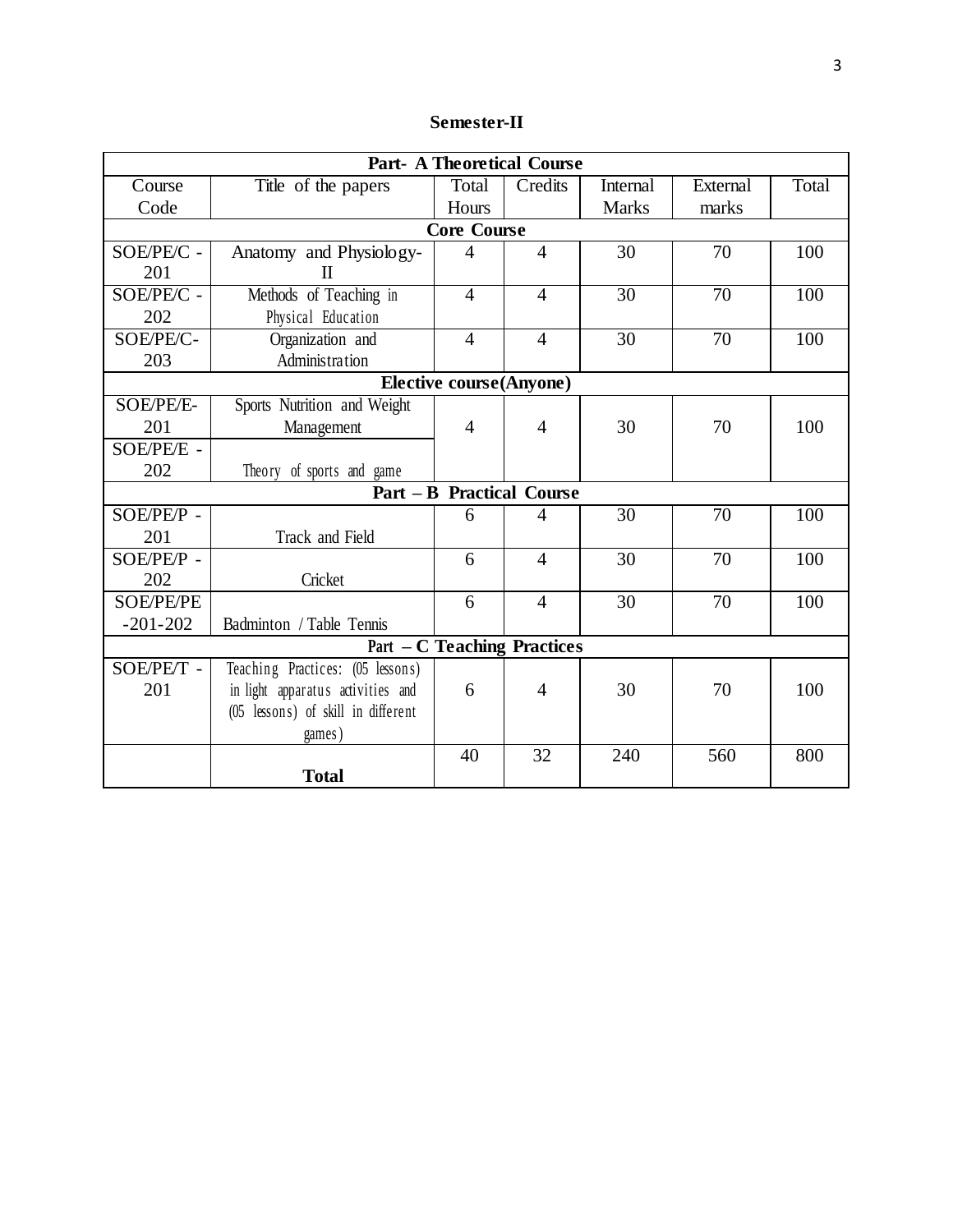## **Semester-III**

| <b>Part- A Theoretical Course</b>  |                                   |                    |                                  |                 |                 |       |  |
|------------------------------------|-----------------------------------|--------------------|----------------------------------|-----------------|-----------------|-------|--|
| Course                             | Title of the papers               | Total              | Credits                          | <b>Internal</b> | External        | Total |  |
| Code                               |                                   | Hours              |                                  | <b>Marks</b>    | marks           |       |  |
|                                    |                                   | <b>Core Course</b> |                                  |                 |                 |       |  |
| SOE/PE/C-                          | Basic principles of Sports        |                    |                                  |                 |                 |       |  |
| 301                                | Training                          | $\overline{4}$     | 4                                | 30              | 70              | 100   |  |
| SOE/PE/C -                         |                                   | $\overline{4}$     | $\overline{4}$                   | 30              | 70              | 100   |  |
| 302                                | Athlete's care and Rehabilitation |                    |                                  |                 |                 |       |  |
| SOE/PE/C -                         |                                   | $\overline{4}$     | $\overline{4}$                   | 30              | 70              | 100   |  |
| 303                                | Kinesiology                       |                    |                                  |                 |                 |       |  |
| <b>Elective Course (Anyone)</b>    |                                   |                    |                                  |                 |                 |       |  |
| <b>SOE/PE/E-</b>                   | Computer Application in           |                    |                                  |                 |                 |       |  |
| 301                                | Physical Education                | $\overline{4}$     | $\overline{4}$                   | 30              | 70              | 100   |  |
| SOE/PE/E-                          | Education and Educational         |                    |                                  |                 |                 |       |  |
| 302                                | Technology                        |                    |                                  |                 |                 |       |  |
|                                    |                                   |                    | <b>Part - B Practical Course</b> |                 |                 |       |  |
| SOE/PE/P -                         |                                   | 6                  | 4                                | 30              | $\overline{70}$ | 100   |  |
| 301                                | Yoga and Gymnastics               |                    |                                  |                 |                 |       |  |
| SOE/PE/P-                          |                                   | 6                  | $\overline{4}$                   | 30              | 70              | 100   |  |
| 302                                | Track and Field                   |                    |                                  |                 |                 |       |  |
| <b>SOE/PE/PE</b>                   |                                   | 6                  | $\overline{4}$                   | 30              | 70              | 100   |  |
| $-301-302$                         | Kabaddi / Kho-Kho                 |                    |                                  |                 |                 |       |  |
| <b>Part – C Teaching Practices</b> |                                   |                    |                                  |                 |                 |       |  |
| SOE/PE/T -                         | Teaching Practice: (10            |                    |                                  |                 |                 |       |  |
| 301                                | Lesson) of Track and Field/       | 6                  | 4                                | 30              | 70              | 100   |  |
|                                    | Team Games/Yoga /                 |                    |                                  |                 |                 |       |  |
|                                    | Gymnastics / Indigenous sports    |                    |                                  |                 |                 |       |  |
|                                    |                                   | 40                 | 32                               | 240             | 560             | 800   |  |
|                                    | Total                             |                    |                                  |                 |                 |       |  |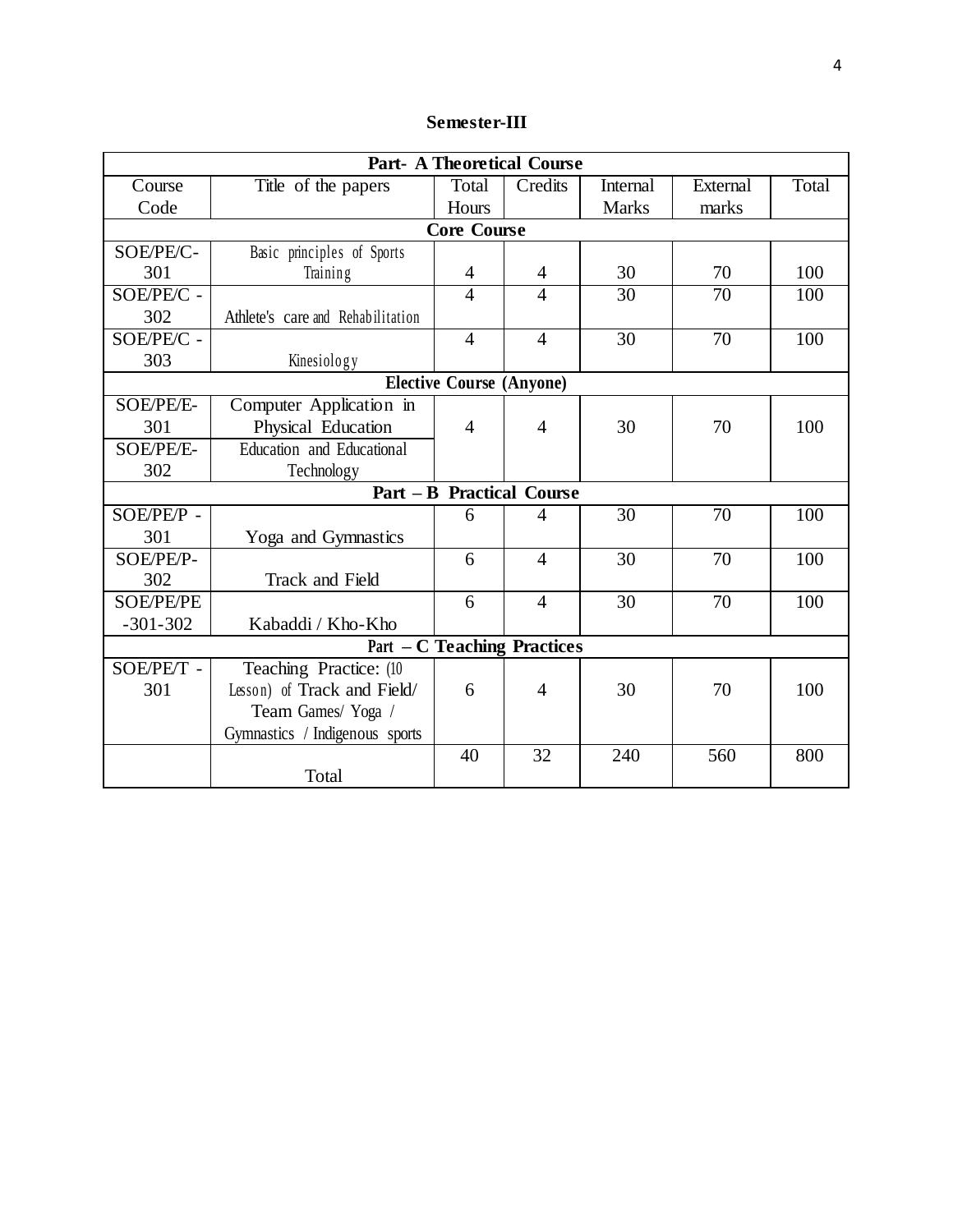| <b>Semester-IV</b> |
|--------------------|
|--------------------|

| <b>Part- A Theoretical Course</b> |                                                  |                    |                                  |                 |                 |       |  |
|-----------------------------------|--------------------------------------------------|--------------------|----------------------------------|-----------------|-----------------|-------|--|
| Course                            | Title of the papers                              | Total              | Credits                          | <b>Internal</b> | External        | Total |  |
| Code                              |                                                  | Hours              |                                  | <b>Marks</b>    | marks           |       |  |
|                                   |                                                  | <b>Core Course</b> |                                  |                 |                 |       |  |
| SOE/PE/                           | Test and Measurement in Physical                 | $\overline{4}$     | $\overline{4}$                   | 30              | 70              | 100   |  |
| $C-401$                           | Education                                        |                    |                                  |                 |                 |       |  |
| SOE/PE/                           |                                                  | $\overline{4}$     | $\overline{4}$                   | 30              | 70              | 100   |  |
| $C-402$                           | Sports Psychology and Sociology                  |                    |                                  |                 |                 |       |  |
| SOE/PE/                           | Basics Statistics in Physical                    | $\overline{4}$     | $\overline{4}$                   | 30              | 70              | 100   |  |
| $C-403$                           | Education                                        |                    |                                  |                 |                 |       |  |
|                                   |                                                  |                    | <b>Elective Course (Anyone)</b>  |                 |                 |       |  |
| SOE/PE/                           | Foundation and Principles of                     |                    |                                  |                 |                 |       |  |
| E-401                             | Physical Education                               | $\overline{4}$     | $\overline{4}$                   | 30              | 70              | 100   |  |
| <b>SOE/PE/</b>                    |                                                  |                    |                                  |                 |                 |       |  |
| E-402                             | Yoga Education                                   |                    |                                  |                 |                 |       |  |
|                                   |                                                  |                    | <b>Part - B Practical Course</b> |                 |                 |       |  |
| SOE/PE/                           | Skill<br>specialization:<br><b>Sports</b><br>and |                    |                                  |                 |                 |       |  |
| $P - 401$                         | Game Proficiency (Any one Game                   | 6                  | $\overline{4}$                   | 30              | 70              | 100   |  |
|                                   | & Sports)                                        |                    |                                  |                 |                 |       |  |
| SOE/PE/                           | specialization:<br>Skill<br><b>Sports</b><br>and |                    |                                  |                 |                 |       |  |
| $P - 402$                         | Game Proficiency (Theory of any                  | 6                  | $\overline{4}$                   | 30              | 70              | 100   |  |
|                                   | one Game & Sports)                               |                    |                                  |                 |                 |       |  |
|                                   | Part - C Teaching Practices (Coaching Lesson)    |                    |                                  |                 |                 |       |  |
| SOE/PE/                           | specialization:<br>Skill<br>Sports<br>(5)        | 6                  | $\overline{4}$                   | 30              | 70              | 100   |  |
| $T-401$                           | coaching lessons)                                |                    |                                  |                 |                 |       |  |
| SOE/PE/                           | Sports specialization:<br>Tactics<br>and         | 6                  | $\overline{4}$                   | $\overline{30}$ | $\overline{70}$ | 100   |  |
| $T-402$                           | Training (5 coaching lessons)                    |                    |                                  |                 |                 |       |  |
|                                   |                                                  | 40                 | 32                               | 240             | 560             | 800   |  |
|                                   | Total                                            |                    |                                  |                 |                 |       |  |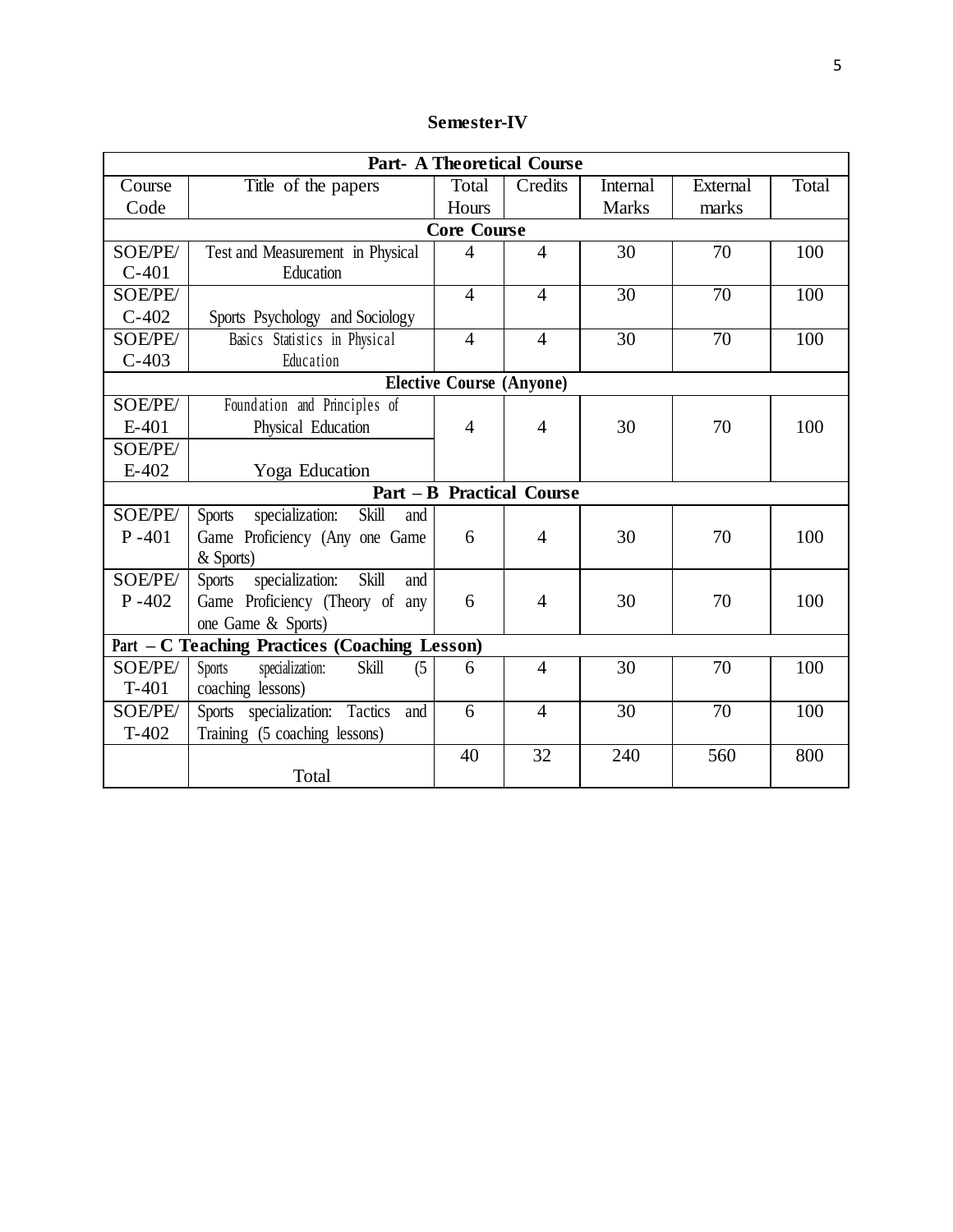## **B. P. Ed. – Outline of Syllabus Theory Courses Semester – I**

## **SOE/PE/C-101 History of physical education**

## **Unit – 1: Introduction of Physical Education**

- Meaning, Definition, Importance and Scope of Physical Education
- Aims and Objective of Physical Education
- Relationship of Physical Education with General Education.
- Physical Education as an Art and Science.

## **Unit- 2 – Historical Development of Physical Education in India (Ancient, Medieval and Modern Period)**

#### **Ancient Period**

- Indus Valley Civilization Period. (3250 BC–2500 BC)
- Vedic Period (2500 BC–600 BC)

## **Medieval Period**

- Hindu Period (600 BC-1000 AD)
- Medieval Period (1000 AD–1757 AD)

#### **Modern Period**

- British Period (Before 1947)
- Physical Education in India (After 1947)

## **Unit- 3- History of Ancient World & Olympic Games**

- Physical Education in Ancient Greece, Spartan city state and Athens.
- Physical Education in Ancient Roman.
- Ancient Olympics Games: Origin, Development, Decline & termination.
- Modern Olympics Games: origin, opening & closing ceremony, Olympic Flag & torch.
- IOC, IOA & SAI

**Unit-4- Physical Education in Modern World:** Role of Pioneers in Globalization of Physical Education-

- **U.S.A.**
- **Denmark**
- **Sweden**
- **Germany**
- **Great Britain**
- **Pioneer Institutions in India**
	- Y.M.C.A., Madras
	- Lucknow Christian College, Lucknow
	- $\triangleright$  LCPE to LNIPE, Gwalior
	- HVPPM Amravati Maharashtra
	- $\triangleright$  NSNIS Patiala
- Schemes & Awards
	- $\triangleright$  Rajkumari Amrit Kaur coaching scheme
	- > PYKKA to Khelo India
	- Arjuna & Dronacharya Awards
	- Rajiv Gandhi Khel Ratna Award & Maulana Azad Trophy
	- $\triangleright$  Dhyan Chand Award (Life time achievement award)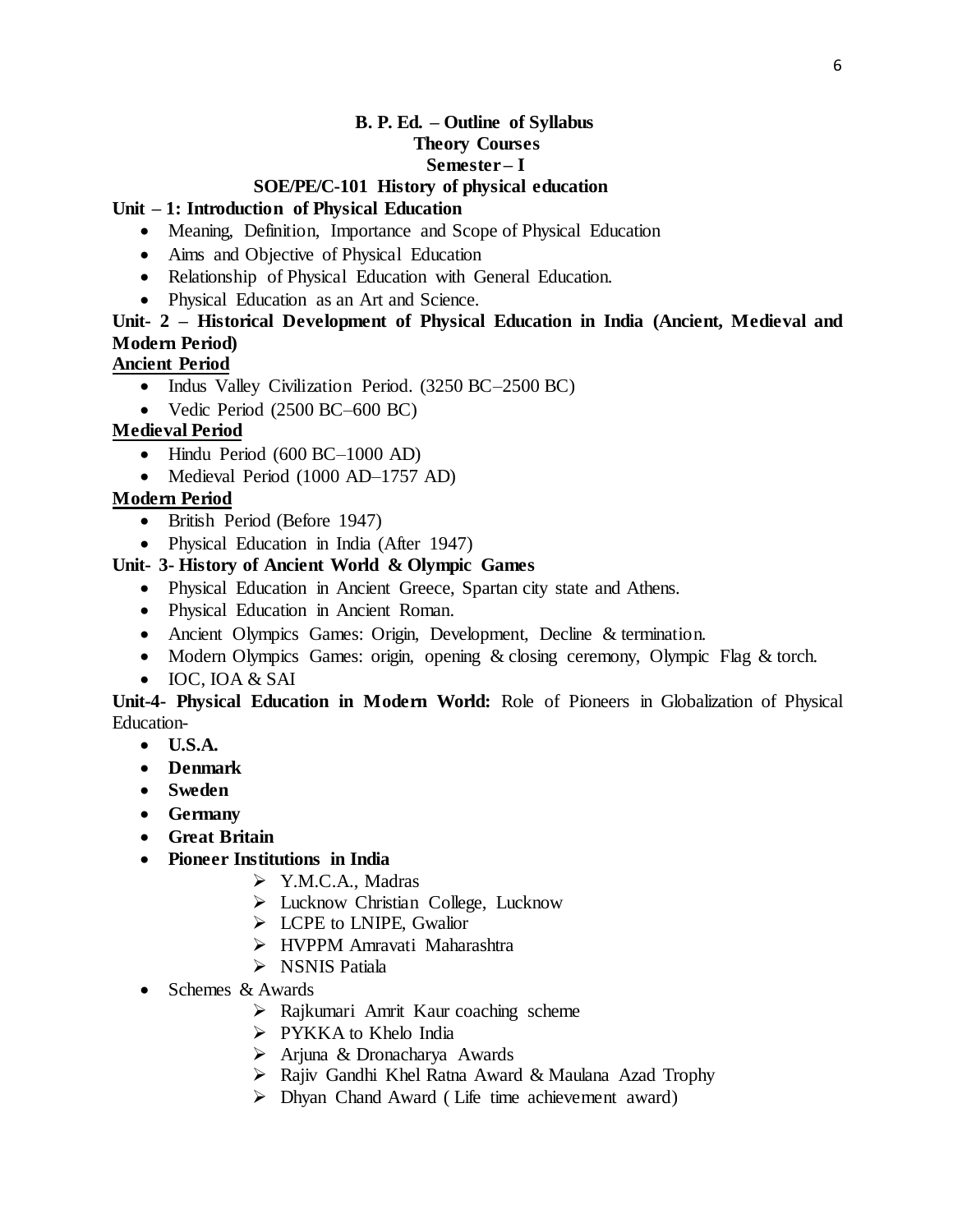#### Tilu Rauteli Sports Award & Uttarakhand Khel Ratna Awards

#### **References:**

Singh, Ajmer (2014). Essentials of Physical Education: New Delhi:Kalyani Publishers. Deshpande, S. H. (2014). *Physical Education in Ancient India*. Amravati: Degree college of

Physical education.

Sharman, J. R. (1964). *Introduction to physical education*. New York: A.S. Barnes & Co.

#### **SOE/PE/C-102 ANATOMY AND PHYSIOLOGY- I**

### **Unit-I**

- Brief Introduction of Anatomy and physiology and Role in the field of Physical Education.
- Introduction of Cell. Types and Functions of Cell.
- Cell Division-Mitosis and Meiosis.
- Tissue-Its various types and Functions.

## **Unit-II**

- The arrangement of the skeleton Functions of the skeleton Ribs and Vertebral column and the extremities.
- Joints of the body, types and fundamental movements.
- The circulatory system: Structure of Human Heart, Circulation of blood, cardiac cycle, blood pressure, Lymph and Lymphatic circulation. Cardiac output.
- Blood: Constituents of blood and their function –Blood groups and blood transfusion, clotting of blood.

## **Unit-III**

- The Respiratory system: The Respiratory passage the lungs and their structure and exchange of gases in the lungs.
- Mechanism of Respiration (internal and external respiration) lung capacity, tidal volume.
- The Digestive system: structure and functions of the digestive system.

 Digestive organs-Salivary Glands, The Liver, Gall-bladder and Pancreas, Metabolism. **Unit-IV**

- Sense organs: A brief account of the structure and functions of the Eye and Ear.
- Structure and functions of the Skin.
- Organs of Taste and Smell.

## **References:**

Gupta, A. P. (2010). *Anatomy and physiology.* Agra: SumitPrakashan. Guyton, A.C. (1996). Textbook of Medical Physiology, Philadelphia: W.B. Saunders. Karpovich, P. V. *Philosophy of muscular activity.* London: W.B. Saunders Co. Lamb, G. S. (1982). Essentials of exercise physiology. Delhi: Surjeet Publication. Morehouse, L. E. & Miller, J. (1967).*Physiology of exercise*. St. Louis: The C.V. Mosby Co. Pearce, E. C. (2004). *Anatomy and physiology for nurses.* London: Faber & Faber Ltd. Sharma, R. D. (1979). *Health and physical education,* Gupta Prakashan.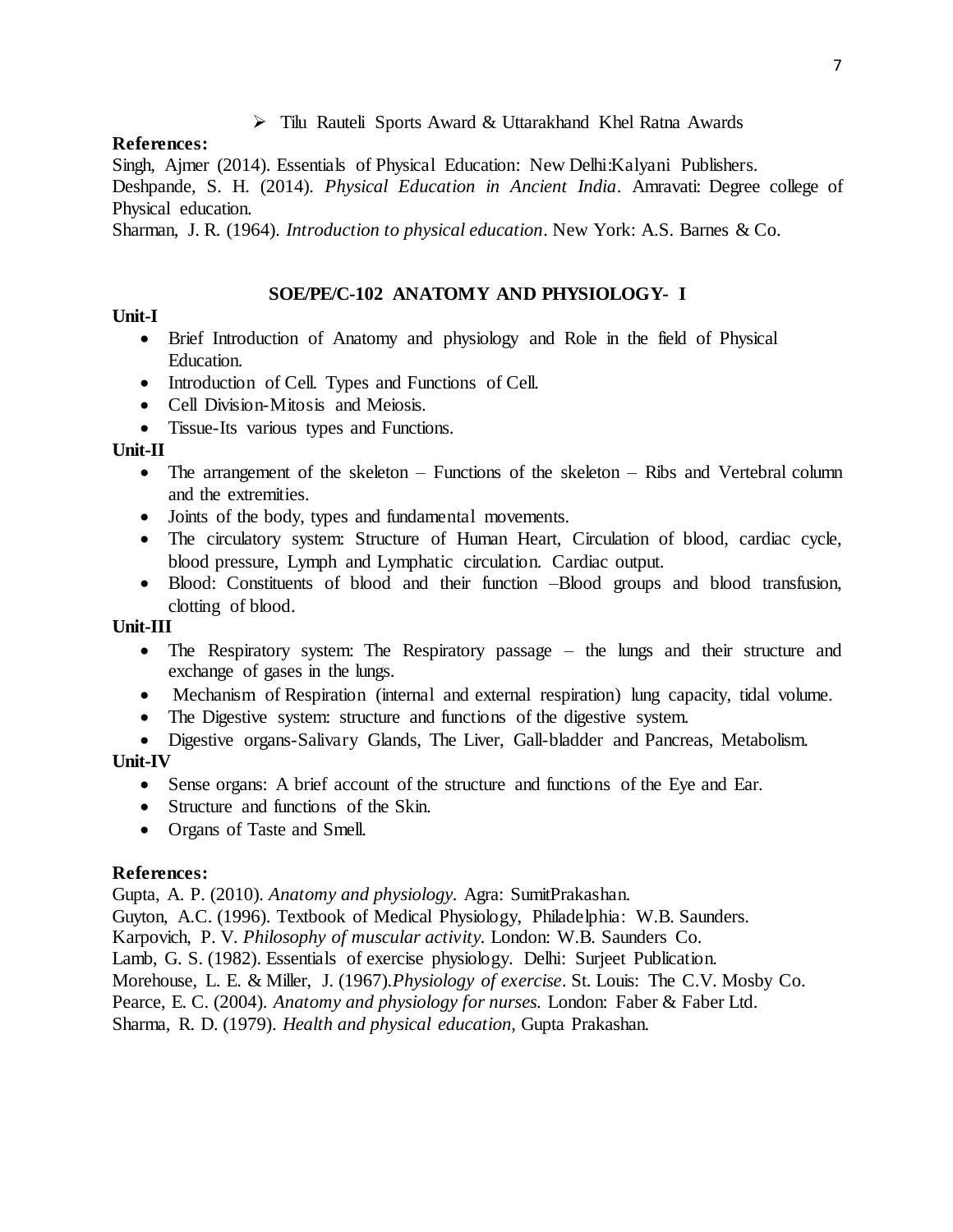## **SOE/PE/C-103 HEALTH EDUCATION AND ENVIRONMENTAL STUDIES**

## **Unit – I Health Education**

- Concept, Dimensions, Spectrum and Determinants of Health
- Definition of Health, Health Education, Health Instruction, Health Supervision
- Aim, objective and Principles of Health Education
- Personal and Environmental Hygiene for schools

## **Unit – II Health Problems in India**

- Communicable Diseases: (Dengue, Swine Flu, Bird Flu, Typhoid) Causes, Prevention & treatment
- Non Communicable Diseases: (Jaundice, Cancer) Causes, Prevention & treatment
- Life style Diseases: (Obesity, Diabetes and Hypertension)
- Malnutrition, Adulteration in food
- School health services: Objectives and Its Role
- Health Services Care of skin, Nails, Eye health service, Nutritional service, Health appraisal, Health record, Healthful school environment, first- aid and emergency care etc.

## **Unit – III Environmental Science**

- Definition, Scope, Need and Importance of environmental studies.
- Concept of environmental education, Historical background of environmental education,
- Celebration of various days in relation with environment.
- Plastic recycling & probation of plastic bag / cover.
- Role of school in environmental conservation and sustainable development.

## **Unit–IV Natural Resources and related environmental issues:**

- Water resources, food resources and Land resources
- Definition, effects and control measures of: Air Pollution, Water Pollution, Soil Pollution
- Noise Pollution, Thermal Pollution
- Management of environment and Govt. policies, Role of pollution control board.

## **References:**

Agrawal, K.C. (2001). *Environmental biology*.Bikaner: Nidhi publishers Ltd.

Frank, H. &Walter, H., (1976).*Turners school health education*. Saint Louis: The C.V. Mosby Company.

Nemir, A. The school health education. New York:Harber and Brothers.

Odum, E.P. (1971). *Fundamental of ecology*. U.S.A.: W.B. Saunders Co.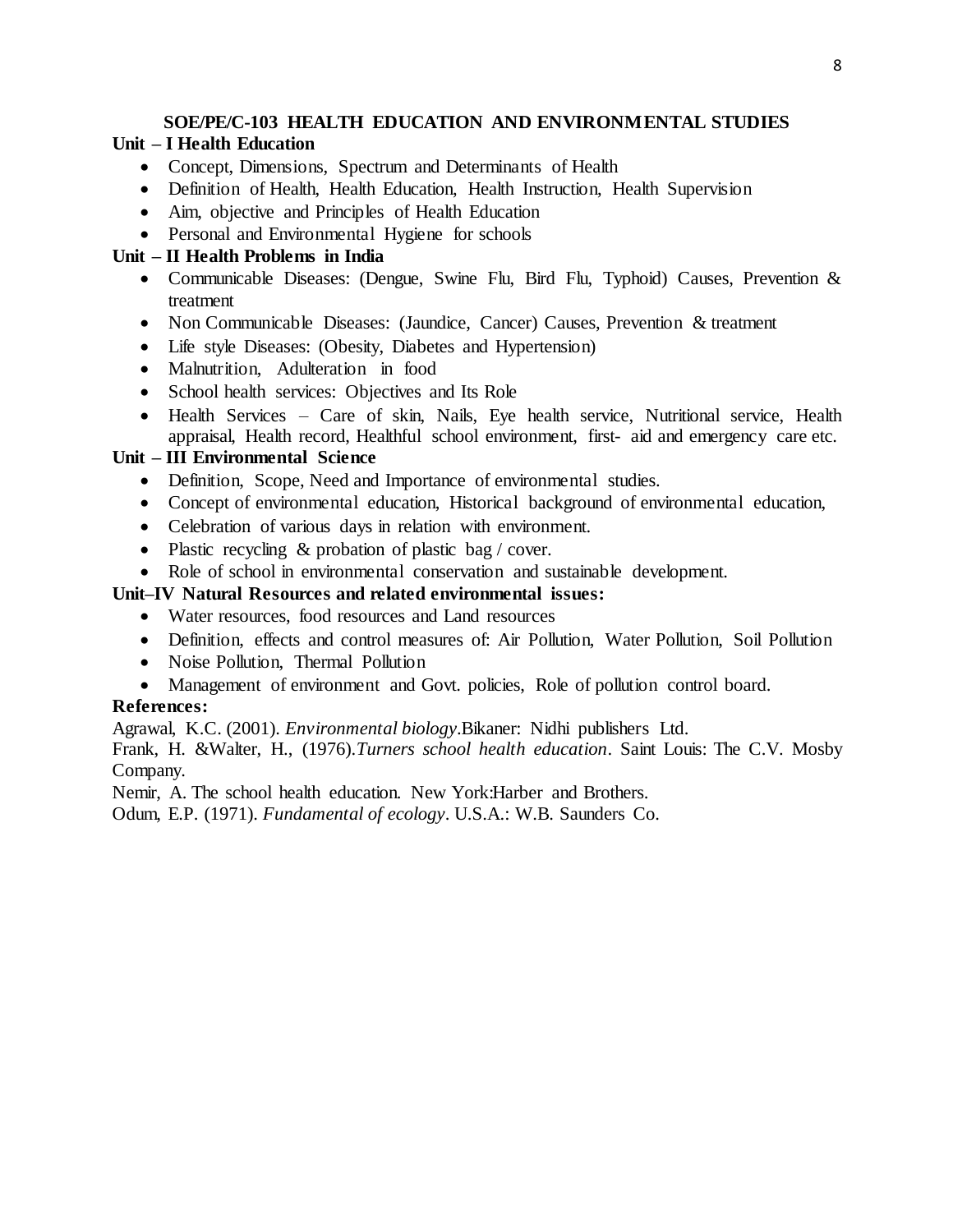#### **SOE/PE/E-101 OLYMPIC MOVEMENT**

#### **Unit – I Origin of Olympic Movement**

- Philosophy of Olympic movement
- The early history of the Olympic movement
- $\bullet$  T

he significant stages in the development of the modern Olympic movement

Educational and cultural values of Olympic movement

## **Unit – II Modern Olympic Games**

- Significance of Olympic Ideals, Olympic Rings, Olympic Flag
- Olympic Protocol for member countries
- Olympic code of Ethics
- Olympism in action
- Sports for All

#### **Unit – III Different Olympic Games**

- Para Olympic Games
- Summer Olympics
- Winter Olympics
- Youth Olympic Games

## **Unit – IV Committees of Olympic Games**

- International Olympic Committee Structure and Functions
- National Olympic committees and their role in Olympic movement
- Olympic commission and their functions
- Olympic medal winners of India

#### **Reference:**

- Osborne, M. P. (2004). *Magictree house fact tracker: ancient Greece and the Olympics: a nonfiction companion to magic tree house: hour of the Olympics. New York:* Random House Books for Young Readers.
- Burbank, J. M., Heying Boulder, C. H. (2001). Olympic dreams: the impact of megaevents on local politics: Lynne Rienner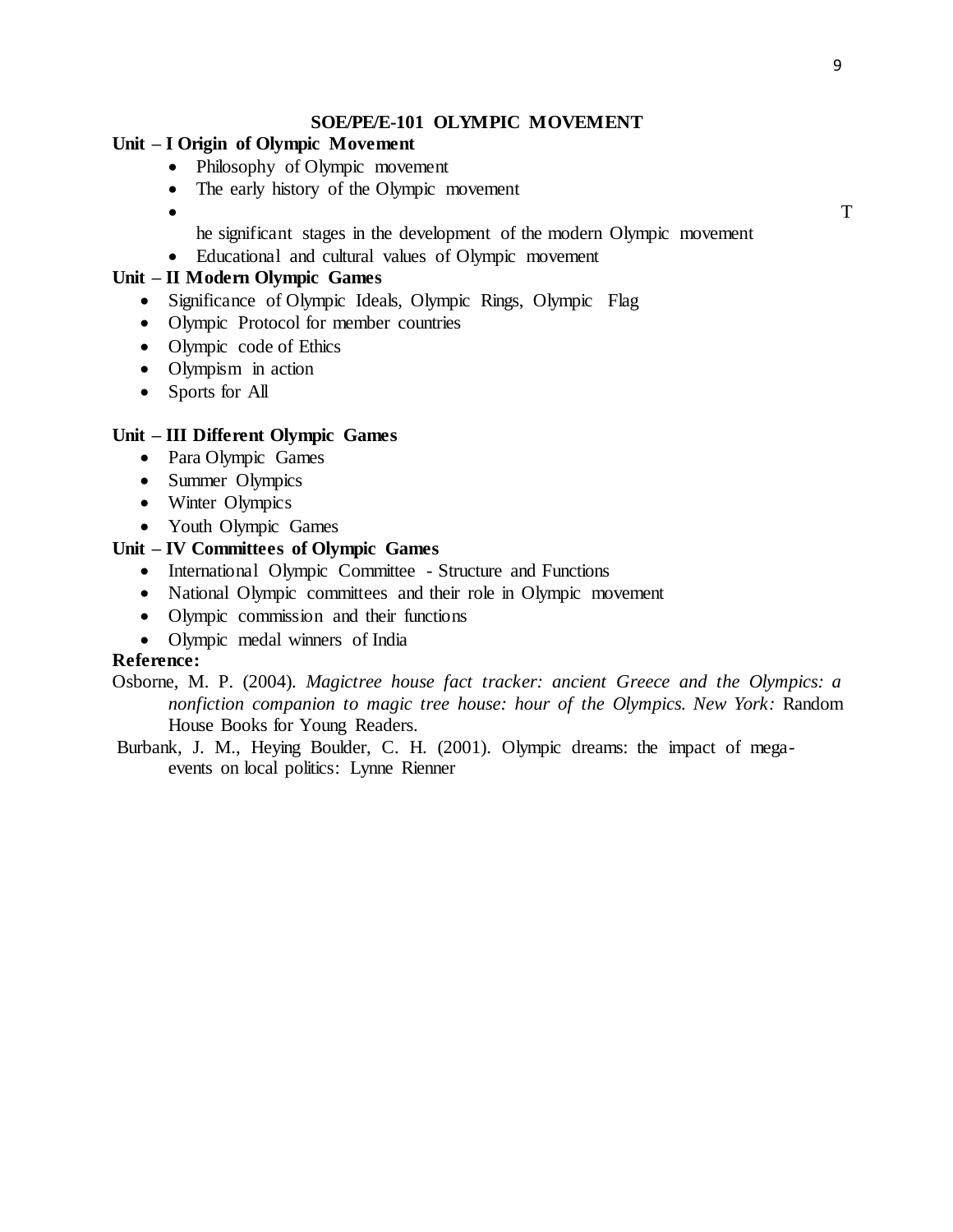#### **SOE/PE/E-102 OFFICIATING AND COACHING**

#### **Unit- I: Introduction of Officiating and coaching**

- Meaning, definition and concept of officiating and coaching
- Importance and principles of officiating
- Relation of official and coach with management, players and spectators
- Measures of improving the standards of officiating and coaching

#### **Unit- II: Coach as a Mentor**

- Duties of coach in general, pre, during and post-game.
- Philosophy of coaching
- Responsibilities of a coach on and off the field
- Psychology of competition and coaching

## **Unit- III: Duties of Official**

- Duties of official in general, pre, during and post game.
- Philosophy of officiating
- Mechanics of officiating– position, signals and movement etc.
- Ethics of officiating

### **Unit- IV: Qualities and Qualifications of Coach and Official**

- Qualities and qualification of coach and official
- Significance of rules and regulations of games and sports
- Eligibility rules of intercollegiate and inter-university tournaments, preparation of TA, DA bills
- Role of sports in development of Integrity and Ethical values

#### **References:**

Bunn, J. W. (1968). *The art of officiating sports*. Englewood cliffs N.J. Prentice Hall. Dyson, G. H. (1963). *The mechanics of athletics*. London: University of London Press Ltd. Ltd. Lawther, J.D. (1965). *Psychology of coaching.* New York: Pre. Hall. Singer, R. N. (1972). *Coaching, athletic & psychology*. New York: M.C. Graw Hill.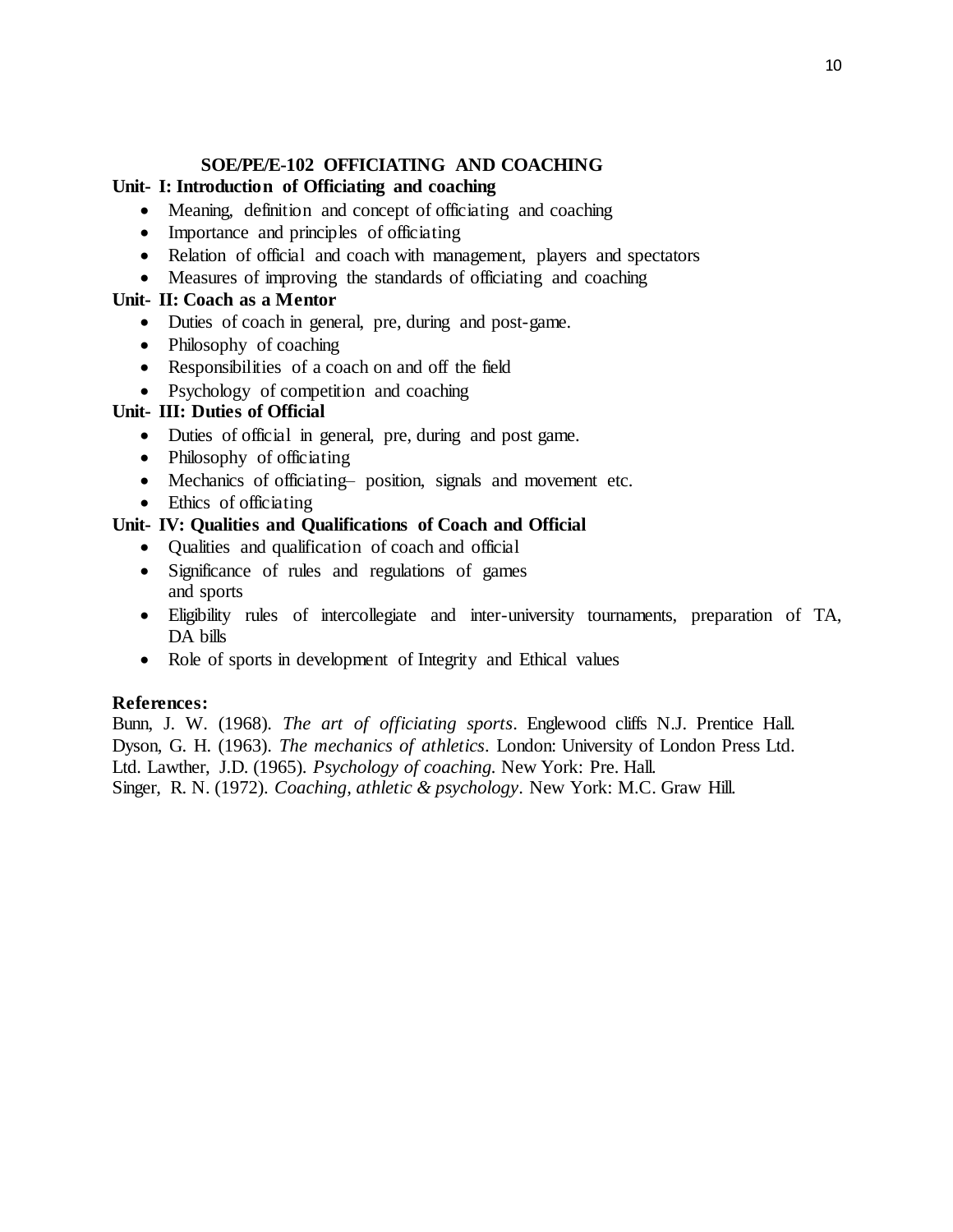## **Semester – II**

## **SOE/PE/C-202 ANATOMY AND PHYSIOLOGY-II**

#### **Unit-I**

- Muscular System: Types of muscles, Major Muscles in the human body.
- Structure, Composition, Properties and functions of skeletal muscles.
- Muscle Fibers: Types and its characteristics
- Sliding Filament Theory of Muscle contraction.

#### **Unit-II**

- Nervous systems: Structure and Function of Brain and Spinal cord.
- The Autonomic nervous system and Peripheral nervous system.
- Nerve control of muscular: activity: Reflex Action.
- Neuro-Muscular Junction Nerve Transmission across it.

#### **Unit-III**

- The Excretory system: Structure and functions of the kidneys and the skin.
- The Endocrine glands: Functions of Pituitary, Thyroid, Parathyroid, Adrenal, Pancreatic and the sex glands.
- The Lymphatic System. The Lymphatic Glands the Spleen.

#### **Unit-IV**

- Role of oxygen in physical training oxygen debt, second wind.
- Effect of exercise and training on Muscular system.
- Effect of exercise and training on Cardiovascular system.
- Effect of exercise and training on Respiratory system.

#### **References:**

Guyton, A.C. (1996). Textbook of Medical Physiology, Philadelphia: W.B. Saunders. Karpovich, P. V. *Philosophy of muscular activity.* London: W.B. Saunders Co. Lamb, G. S. (1982). Essentials of exercise physiology. Delhi: Surjeet Publication. Morehouse, L. E. & Miller, J. (1967).*Physiology of exercise*. St. Louis: The C.V. Mosby Co. Pearce, E. C. (2004). *Anatomy and physiology for nurses.* London: Faber & Faber Ltd. Sharma, R. D. (1979). *Health and physical education,* Gupta Prakashan.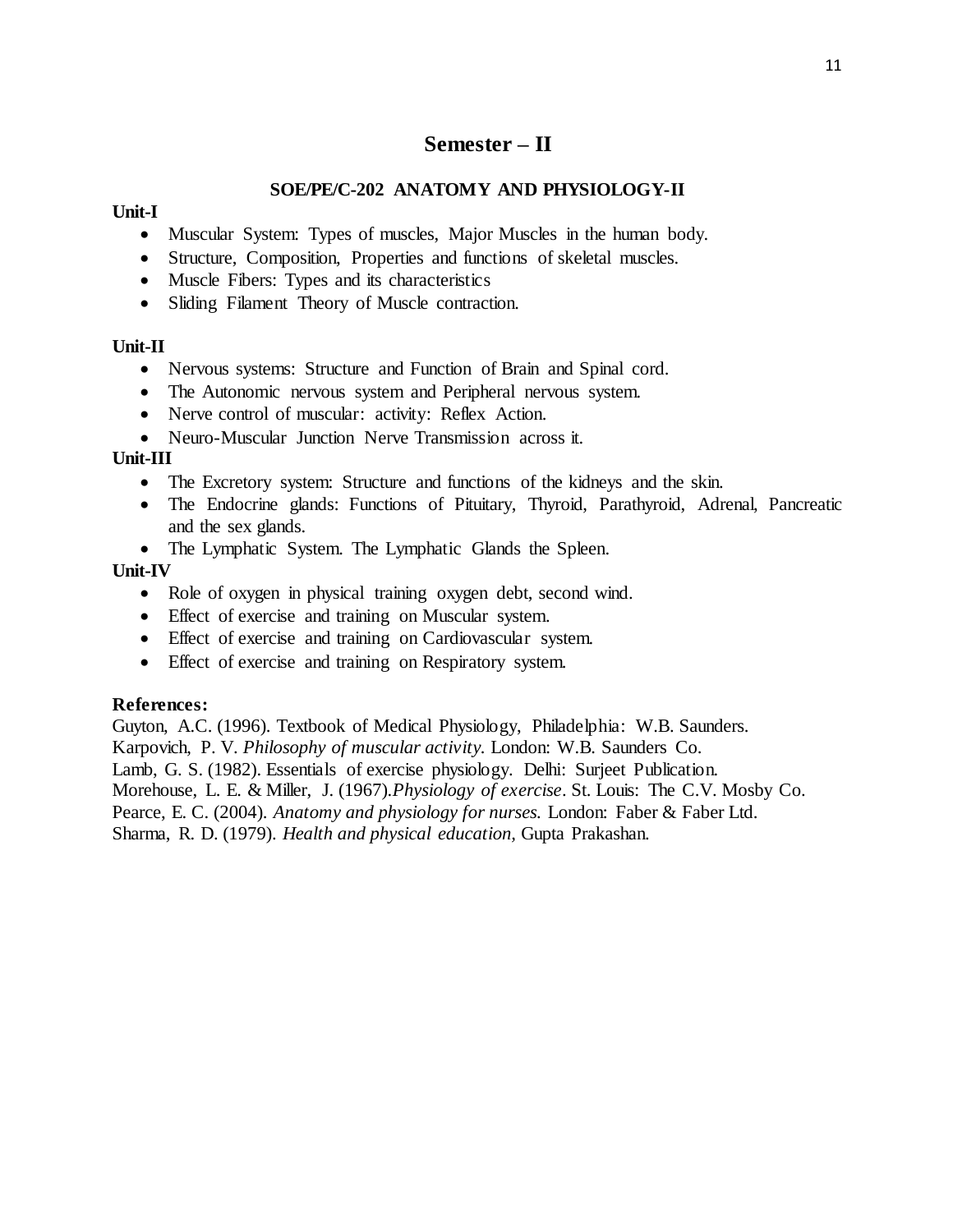## **SOE/PE/C-202 METHODS OF TEACHING IN PHYSICAL EDUCATION**

## **Unit – I Teaching Methods, teaching styles**

- Teaching methods: Meaning, types & factor affecting it.
- Teaching style: Introduction, choosing & combination of appropriate style.
- Classification of student: Importance, Method and system of classification.

## **Unit – II Teaching Technique**

- Teaching Technique Lecture, Command, Demonstration, Imitation, project, mirror method.
- Teaching Procedure Whole method, whole part whole method, part whole method.
- Presentation Technique–Personal and technical preparation
- Command- Meaning, Types and its uses in different situations.

## **Unit – III Competitions, Tournaments & Athletic meet**

- Intramural & Extramural: meaning, importance and conduct.
- Tournaments: meaning, types
- Knockout tournaments & League: Types, merits & demerits
- Athletic meet: Events, organization & importance

## **Unit – IV Lesson Planning and Teaching Aids**

- Lesson Planning–Meaning, Type, parts and principles of lesson plan.
- General and specific lesson plan.
- Teaching Aids–Meaning, Importance and its criteria for selecting teaching aids.
- Teaching aids Audio aids, Visual aids, Audio Visual aids, Verbal, Black board, Charts, Model, Slide projector, Motion picture etc

## **SOE/PE/C**-**203 ORGANZATION AND ADMINISTRATION**

## **Unit – I: Organization and administration**

- Meaning and importance of Organization and Administration in physical education
- Qualification and Responsibilities of Physical Education teacher and pupil leader
- Planning and their basic principles,
- Program planning: Meaning, Importance, Principles of program planning in physical education.
- Functions of Planning, organizing, staffing, directing, communicating, co-ordination, controlling, evaluating and innovating.

## **Unit- II: Office Management, Record, Register & Budget**

- Office Management: Meaning, definition, functions and kinds of office management
- Records and Registers: Maintenance of attendance Register, stock register, cash register, physical efficiency record, Medical examination Record.
- Budget: Meaning, Importance of Budget making,
- Criteria of a good Budget, Sources of Income, Expenditure, Preparation of Budget.

## **Unit-III: Facilities, & Time-Table Management**

- Facilities and equipment management: Types of facilities Infrastructure-indoor, out door.
- Care of school building, Gymnasium, swimming pool, Play fields, Play grounds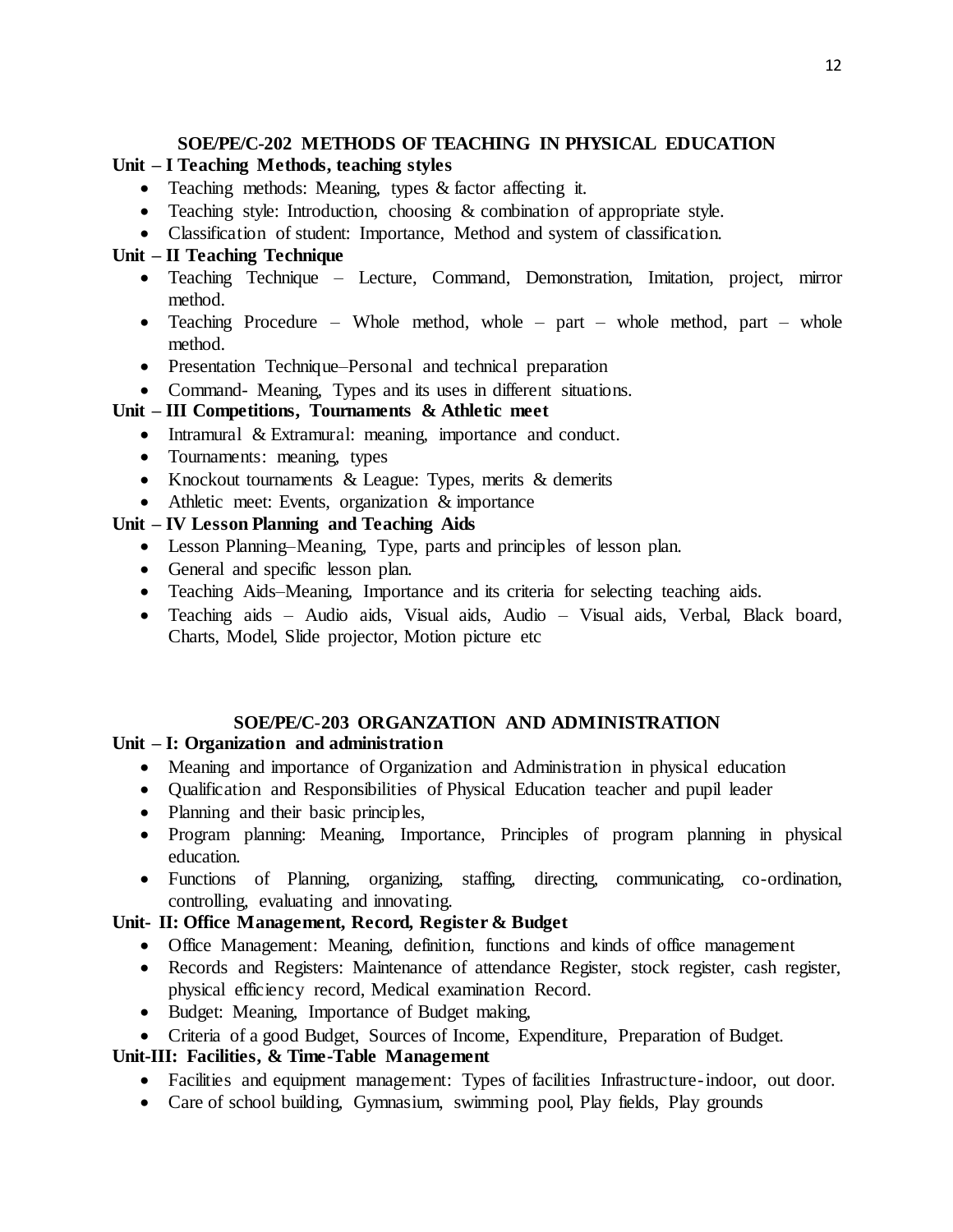- Equipment: Need, importance, purchase, care and maintenance.
- Time Table Management: Meaning, Need, Importance and Factor affecting time table.

## **Unit-IV: Class Management & Public relation**

- Class management: Meaning, importance.
- Factors affecting class management, Principles of class management.
- Public relation: Meaning, Importance, Public relation with Media.
- Public speaking: Purpose, Topic, Delivery, Practice, Evaluation of speech.
- Sports Event Intramurals & Extramural Tournament planning

### **References:**

- Broyles, F. J. &Rober, H. D. (1979).*Administration of sports, Athletic programme: AManagerial Approach.* New York: Prentice hall Inc.
- Bucher, C. A. (1983). *Administration of Physical Education and Athletic programme.*St.Lolis: The C.V. Hosby Co.
- Thomas, J. P.(1967). *Organization & administration of Physical Education*. Madras: Gyanodayal Press.

Tirunarayanan, C. &Hariharan, S. (1969). *Methods in Physical Education.*Karaikudi: South India Press.

## **SOE/PE/E-201 SPORTS NUTRITION AND WEIGHT MANAGEMENT**

#### **Unit – I Introduction to Sports Nutrition**

- Meaning and Definition of Sports Nutrition
- Basic Nutrition guidelines
- Role of nutrition in sports
- Factor to consider for developing nutrition plan

#### **Unit – II Nutrients: Ingestion to Energy Metabolism**

- Carbohydrates, Protein, Fat–Meaning, classification and its function
- Role of carbohydrates, Fat and protein during exercise
- Vitamins, Minerals, Water–Meaning, classification and its function
- Role of hydration during exercise, water balance, Nutrition daily caloric requirement and expenditure.

## **Unit – III Nutrition and Weight Management**

- Meaning of weight management Concept of weight management in modern era Factor affecting weight management and values of weight management
- Concept of BMI (Body mass index), Myth of Spot reduction, Dieting versus exercise for weight control, Common Myths about Weight Loss
- Obesity–Definition, meaning and types of obesity and its hazard
- Health Risks Associated with Obesity, Obesity Causes and Solutions for Overcoming Obesity.

## **Unit – IV Steps of planning of Weight Management**

- Nutrition–Daily calorie intake and expenditure, Determination of desirable body weigh
- Balanced diet for Indian School Children, Maintaining a Healthy Lifestyle
- Weight management program for sporty child, Role of diet and exercise in weight management
- Design diet plan and exercise schedule for weight gain and loss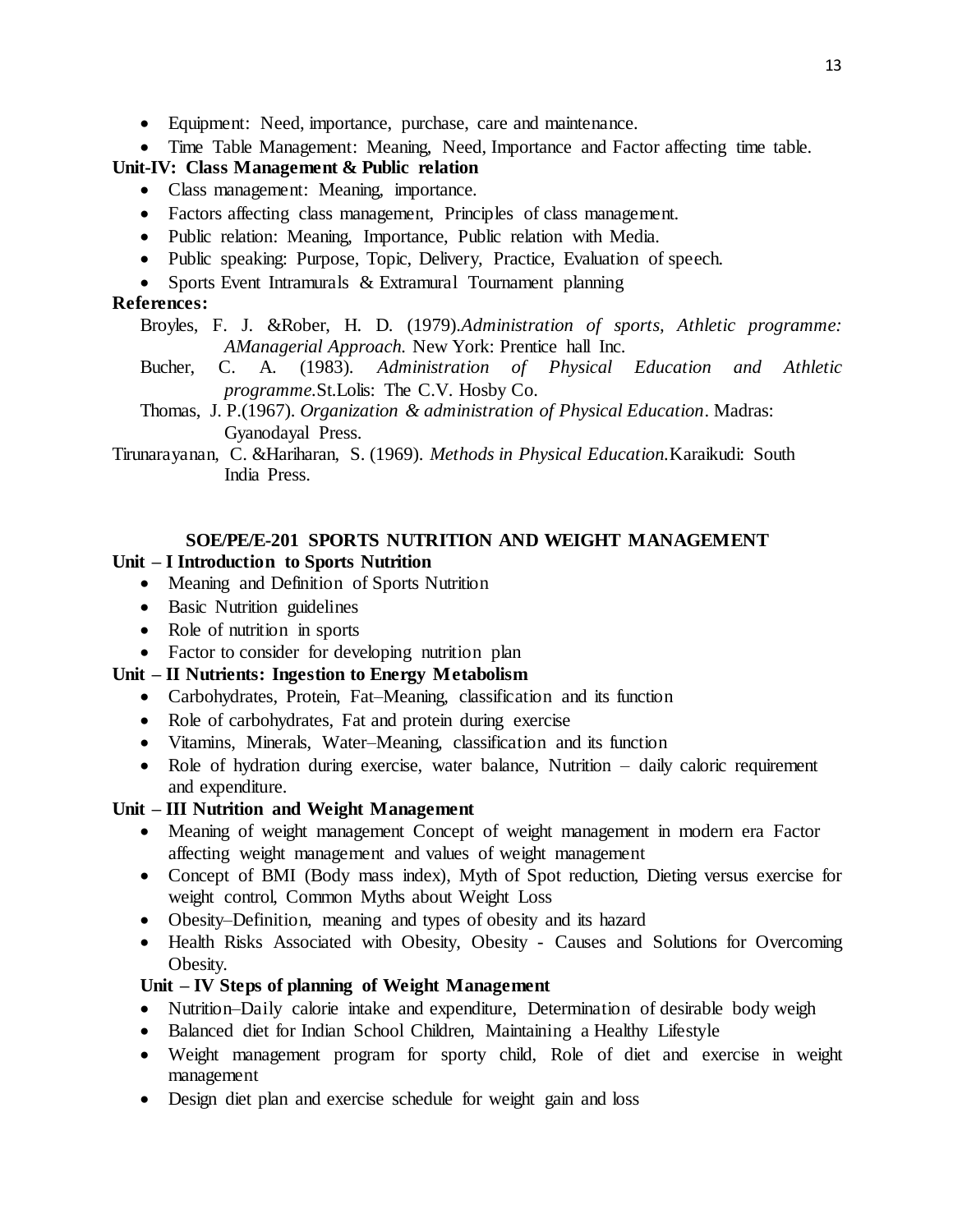#### **References:**

Bessesen, D. H. (2008). Update on obesity. *J ClinEndocrinolMetab.93*(6), 2027-2034. DeMaria, E. J. (*2007).*Bariatric surgery for morbid obesity.*N Engl J Med,356*(21), 2176-2183. Dixon, J.B., O'Brien, P.E., Playfair, J. Adjustable gastric banding and conventional therapy for type 2 diabetes: a randomized controlled trial. *JAMA. 299*(3), 316-323.

#### **SOE/PE/E**-**202 THEORY OF SPORTS AND GAMES**

#### **Unit-I Introduction of games and sports**

- General Introduction of specialized games and sports–
- Athletics,
- **Badminton,**
- **Basketball**
- **Cricket**
- Each game or sports to be dealt under the following heads
- History and development of the Game and Sports
- Ground preparation, dimensions and marking
- Standard equipment and their specifications
- **Ethics** of sports and sportsmanship

#### **Unit-II -Games and sports**

- General Introduction of specialized games and sports
- Football
- $\blacksquare$  Hockey,
- Handball,
- **volleyball**
- Each game or sports to be dealt under the following heads
- History and development of the Game and Sports
- Ground preparation, dimensions and marking
- Standard equipment and their specifications
- Ethics of sports and sportsmanship

#### **Unit-III Scientific Principles of coaching: (particular sports and game specific)**

- Motion Types of motion and Displacement, Speed, Velocity, Acceleration, Distance and Newton's Law of motions.
- Force–Friction, Centripetal and Centrifugal force, Principles of force.
- Equilibrium and its types
- Lever and its types
- Training load–Components, Principles of load, Over Load (causes and symptoms).

## **Unit-IV Conditioning exercises and warming up.**

- Concept of Conditioning and warming up.
- Role of weight training in games and sports.
- Teaching of fundamental skill & their mastery (technique, tactic and different phases of skill acquisition).
- Recreational and Lead up games
- Strategy–Offence and defense, Principles of offence and defense.

#### **References:**

Bunn, J. W. (1968). *The art of officiating sports*. Englewood cliffs N.J. Prentice Hall.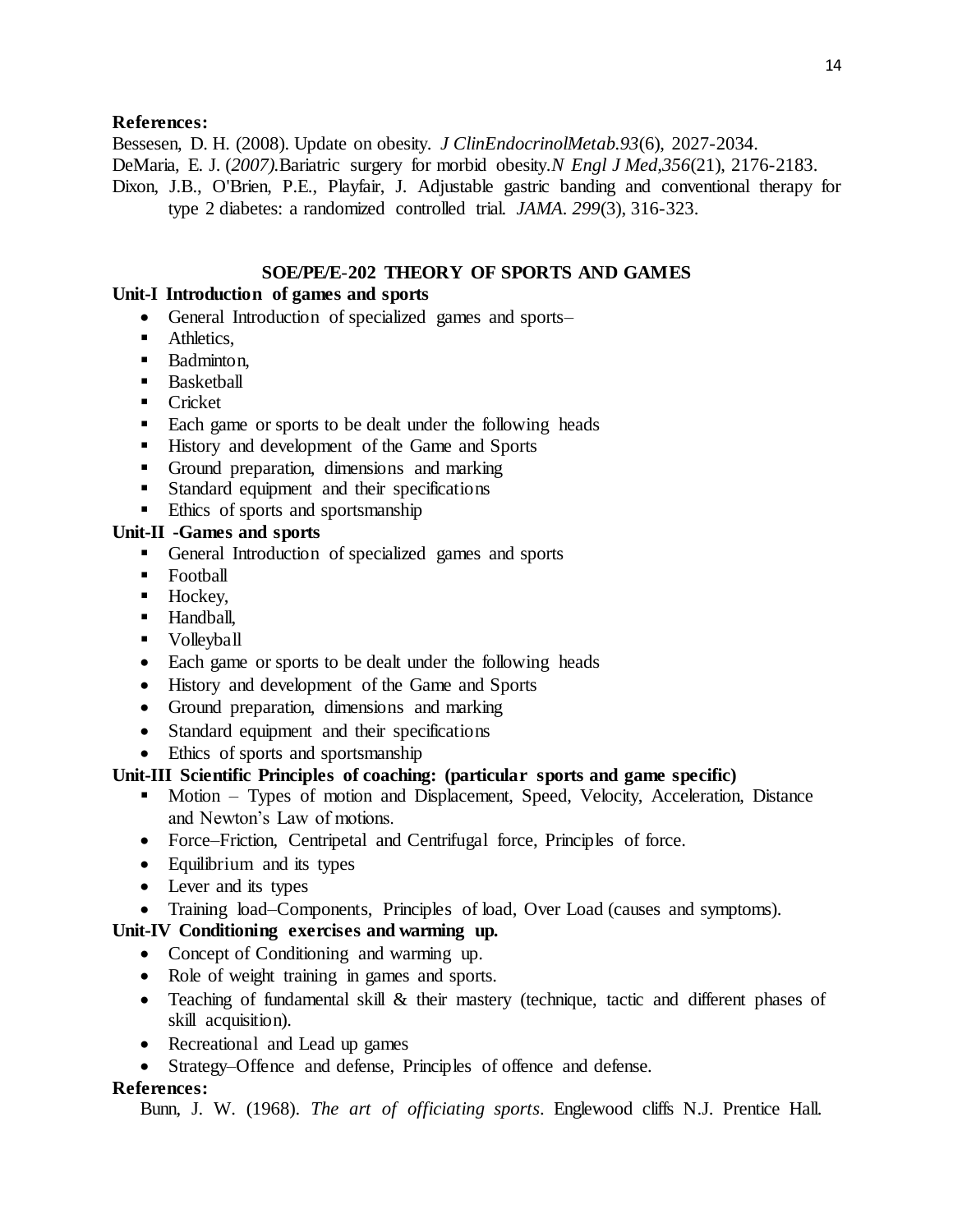Bunn, J. W. (1972). *Scientific principles of coaching.*Englewood cliffs N. J. Prentice Hall. Dyson, G. H. (1963). *The mechanics of athletics*. London: University of London Press Ltd. Lawther, J.D. (1965). *Psychology of coaching.* New York: Pre. Hall. Singer, R. N. (1972). *Coaching, athletic &psychology*.New York: M.C. Graw Hill.

#### **Semester – III**

#### **SOE/PE/C**-**301 BASIC PRINCIPLES OF SPORTS TRAINING**

#### **Unit – I Introduction to Sports Training**

- Meaning and Definition of Sports Training
- Aim and Objective of Sports Training
- Principles of Sports Training
- Adaptation and Super compensation

#### **Unit – II Training Components**

- Strength–Means and Methods of Strength Development
- Speed–Means and Methods of Speed Development
- Endurance Means and Methods of Endurance Development
- Flexibility- Means and Methods of Flexibility Development
- Coordinative abilities- Means and Methods of Development

#### **Unit – III Training Process**

- Training Load & Recovery- Definition and Types of Training Load
- Overload- Causes, Symptoms and Remedial Measures
- Technique- Meaning and Phases of Technique Training
- Tactics-Meaning, types and importance in sports performance

#### **Unit – IV Training programming and planning**

- Planning– Meaning, Need and Importance of Planning and its Principles
- Types of Training Plans- Macro, Meso, and Micro cycle Plans
- Periodization–Meaning and types of Periodization
- Aim and Content of Training Periods–Preparatory, Competition, Transitional etc.

#### **References:**

Dick, W. F. (1980). *Sports training principles.* London: Lepus Harre, D.(1982).*Principles of sports training.* Berlin: Sporulated. Matvyew, L.P. (1981). *Fundamental of sports training.* Moscow: Progress Publishers. Singh, H. (1984). *Sports training, general theory and methods*. Patiala: NSNIS. Uppal, A.K., (1999). *Sports Training.* New Delhi: Friends Publication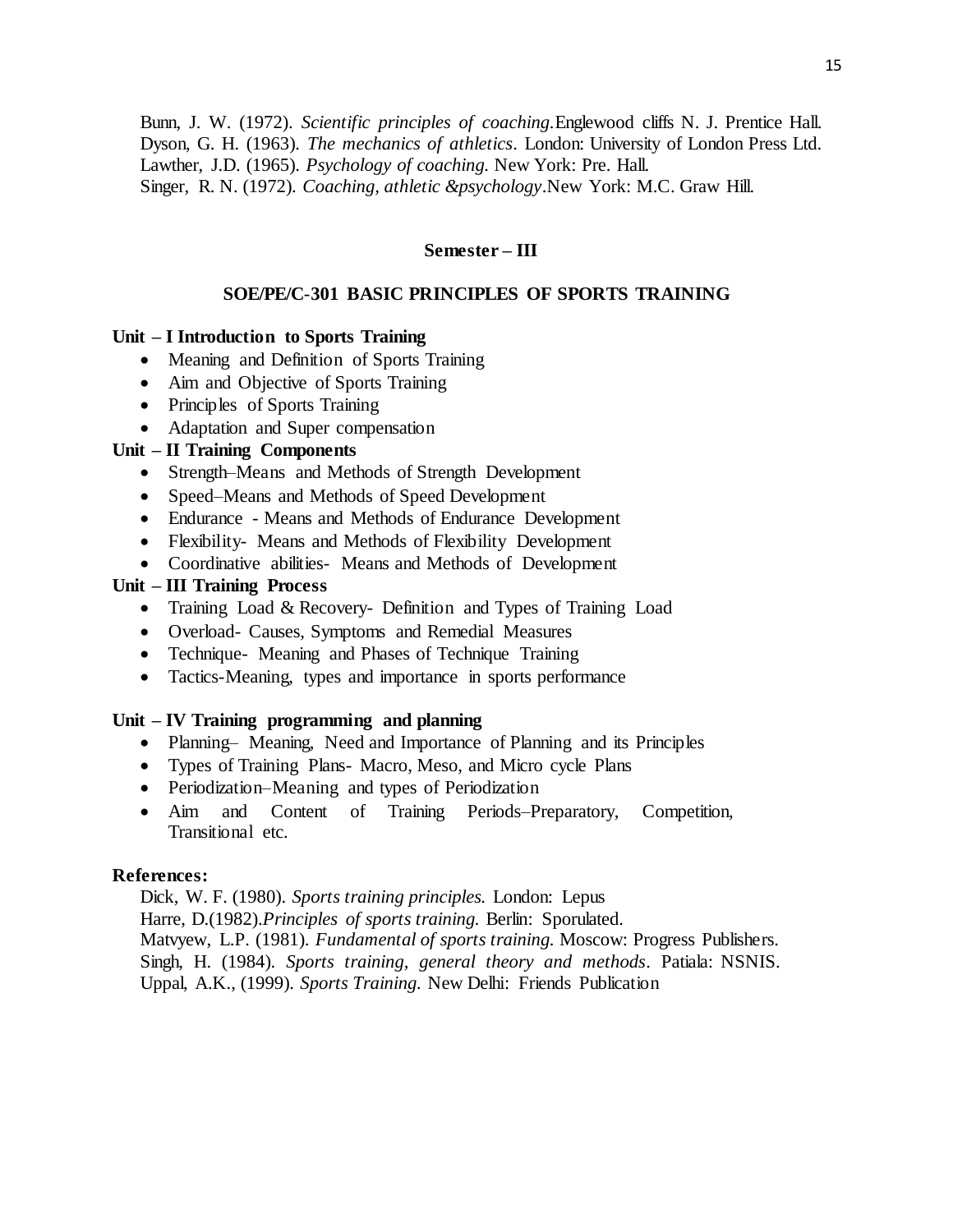## **SOE/PE/C-302 ATHLETE'S CARE AND REHABILITATION**

## **Unit-I: - Sports Medicine:**

- Athletes Care and Rehabilitation: Contribution of Physical Education Teachers and Coaches.
- Need and Importance of the study of sports injuries in the field of Physical Education
- Prevention of injuries in sports–Common sports injuries–Diagnosis–
- First Aid Treatment Laceration Blisters Contusion Strain Sprain Fracture Dislocation and Cramps – Bandages – Types of Bandages – trapping  $\&$  supports
- PRICE.

## **Unit-II: Physiotherapy**

- Definition Guiding principles of physiotherapy,
- Importance of physiotherapy,
- Introduction and demonstration of treatments Electrotherapy infrared rays –
- Introduction and demonstration of treatments -Ultraviolet rays -short wave diathermy – ultrasonic rays.

## **Unit-III: Hydrotherapy**

- Introduction and demonstration of treatments of Cryo therapy, Thermo therapy, Contrast Bath,
- Introduction and demonstration of treatments of Whirlpool Bath, Steam Bath, Sauna Bath, Hot Water Fomentation
- Massage: History of Massage Classification of Manipulation (Swedish System)
- Physiological Effect of Massage.

## **Unit-IV: Therapeutic Exercise**

- Definition and Scope Principles of Therapeutic Exercise
- Classification, Effects and uses of Therapeutic exercise
- Passive Movements (Relaxed, Forced and passive stretching) active movements (concentric, Eccentric and static) application of the therapeutic exercise:
- Free Mobility Exercise Shoulder, Elbow Wrist and Finger Joints Hips, Knee, ankle and Foot joints – Trunk, head and neck exercises.

## **References:**

Christine, M. D., (1999). *Physiology of sports and exercise*.USA: Human Kinetics.

David, R. M. (2005).*Drugs in sports,* (4th Ed). Routledge Taylor and Francis Group.

Jayprakash, C. S., Sports Medicine, J.P. Brothers Pub., New Delhi, 2003.

Pandey, P.K., (1987). *Outline of sports medicine*, New Delhi: J.P. Brothers

Williams, J. G. P. (1962). *Sports medicine*. London: Edward Arnold Ltd.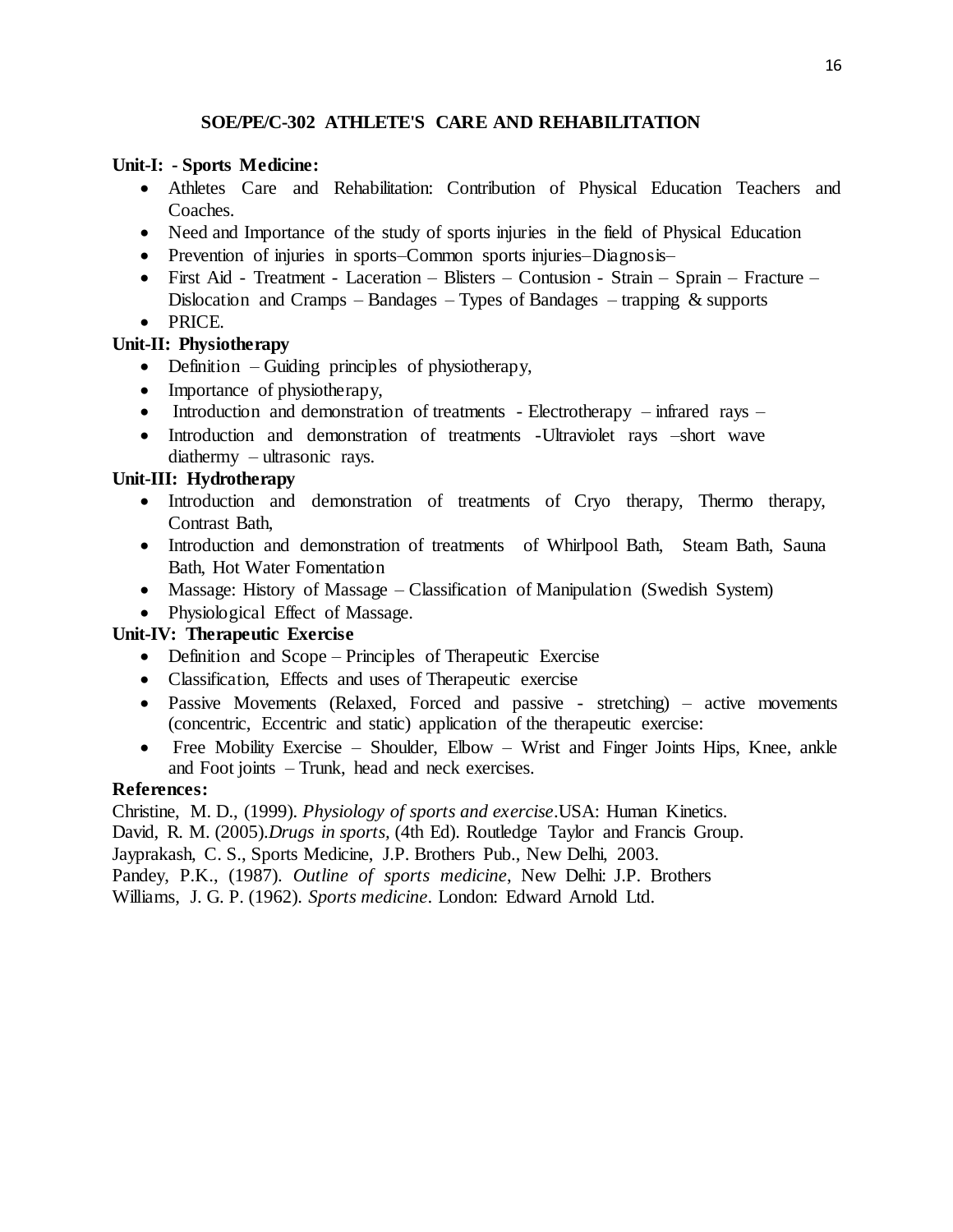#### **SOE/PE/C**-**303 KINESIOLOGY**

#### **Unit – I Introduction to Kinesiology**

- Meaning and Definition of Kinesiology.
- Importance of Kinesiology to Physical Education Teacher
- Terminology of Fundamental Movements
- Fundamental concepts of following terms Axes and Planes, Centre of Gravity, Line of Gravity, Equilibrium, its types and principles of equilibrium

## **Unit – II Fundamental Concept of Anatomy basis**

- Classification of Joints and Muscles
- Types of Muscle Contractions
- Posture–Meaning, Types and Importance of good posture.
- Fundamental concepts of following terms- Angle of Pull, All or None Law, Reciprocal Innovation

#### **Unit – III Mechanical Concepts**

- Force & Power- Meaning, definition, types and its application to sports activities
- Lever Meaning, definition, types and its application to human body.
- Newton's Laws of Motion–Meaning, definition and its application to sports activities.
- Projectile–Factors influencing projectile trajectory.

## **Unit – IV Kinematics and Kinetics of Human Movement**

- Linear Kinematics–Distance and Displacement, speed and velocity, Acceleration
- Angular kinematics Angular Distance and Displacement, Angular Speed and velocity, Angular Acceleration.
- Linear Kinetics–Inertia, Mass, Momentum, Friction.

 $\bullet$  A

#### ngular Kinetics–Moment of inertia, Couple, Stability & factors affecting stability. **References:**

Hay, J. G. & Reid, J. G. (1982).*The anatomical and mechanical basis of human motion.*  Englewood Cliffs, N.J.: prentice Hall Inc.

Hay, J. G. & Reid, J. G. (1988).*Anatomy, mechanics and human motion.* Englewood Cliffs, N.J.: prentice Hall Inc.

#### **SOE/PE/E**-**301 COMPUTER APPLICATIONS IN PHYSICAL EDUCATION**

#### **Unit – I: Introduction to Computer**

- Meaning, need and importance of information and communication technology (ICT). Application of Computers in Physical Education
- Components of computer, input and output device
- Application software used in Physical Education and sports

## **Unit – II: MS Word**

- Introduction to MS Word
- Creating, saving and opening a document
- Formatting Editing features Drawing table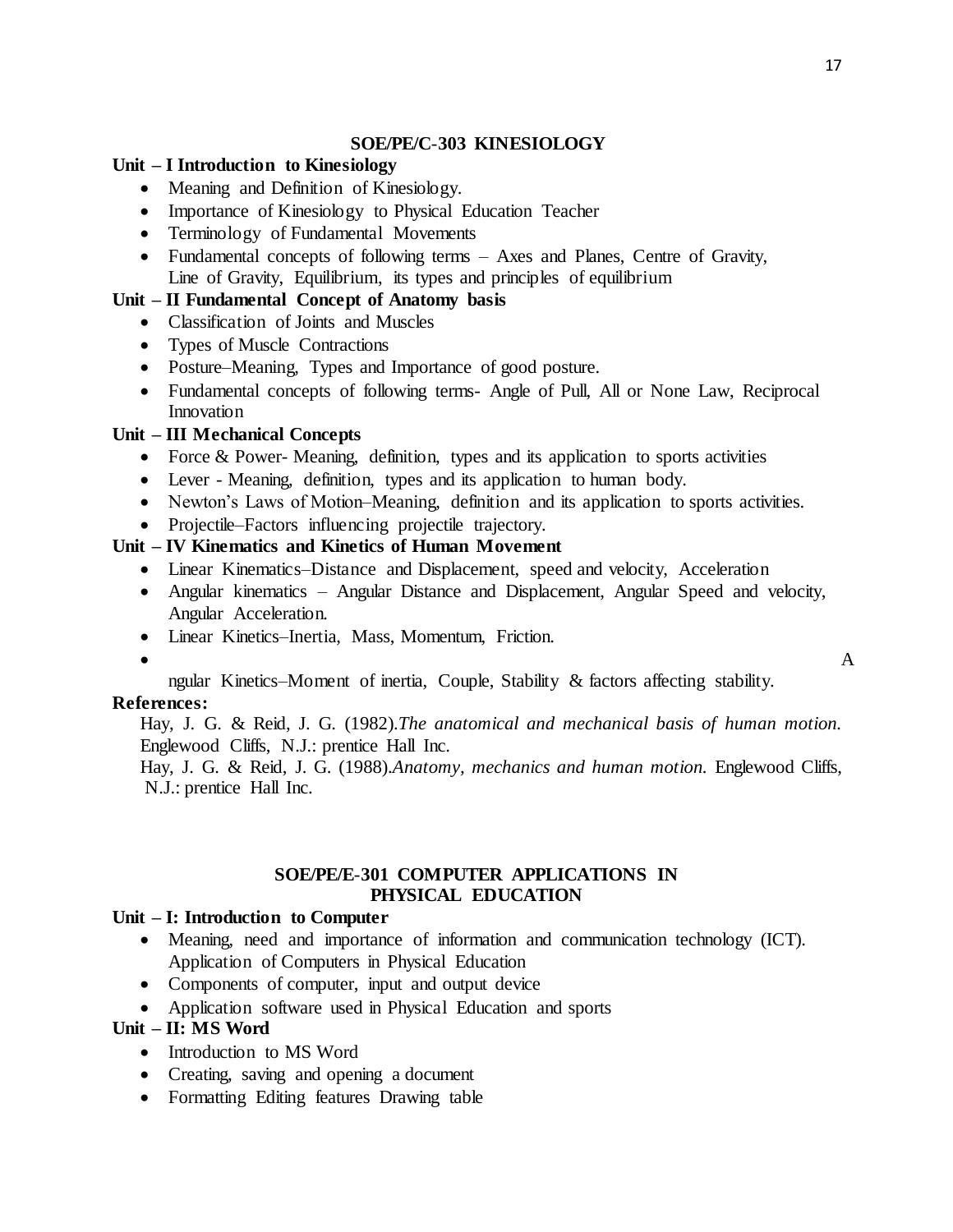page setup, paragraph alignment, spelling and grammar check printing option, inserting page number, graph, footnote and notes

## **Unit – III: MS Excel**

- Introduction to MS Excel
- Creating, saving and opening spreadsheet
- creating formulas
- Format and editing features adjusting columns width and row height understanding charts.

## **Unit – IV: MS Power Point**

- Introduction to MS Power Point
- Creating, saving and opening a ppt. file
- format and editing features slide show , design , inserting slide number
- picture ,graph ,table
- Preparation of Power point presentations

## **References:**

Irtegov, D. (2004). *Operating system fundamentals*. Firewall Media.

Marilyn, M.& Roberta, B.(n.d.).*Computers in your future*. 2nd edition, India: Prentice Hall. Milke, M.(2007). *Absolute beginner's guide to computer basics*. Pearson Education Asia.Sinha, P. K. &Sinha, P. (n.d.).*Computer fundamentals*.4th edition, BPB Publication.

#### **SOE/PE/E-302 EDUCATION AND EDUCATIONAL TECHNOLOGY**

## **Unit – I Introduction**

- Education and Education Technology- Meaning, Definitions and Origin
- Types of Education- Formal, Informal and Non- Formal education.
- Educative Process
- Importance of Devices and Methods of Teaching.

## **Unit – II Policy Framework**

- Overview of Education reformation in the Pre-independence: Macaulay minutes, Wood & Despatch, Hunter commissions.
- Education in Post Independence: Mudaliar commission, Education commission, Right to education act, Knowledge commission
- Learning without burden-1993, Justice Verma commission-2012
- Pandit Madan Mohan Malaviya National Mission on Teachers & Training.

## **Unit – III Understanding the Learner**

- Dimension of difference in psychological attributes: Cognitive abilities, interest, aptitude, creativity, personality & self esteem.
- Understanding learners from the perspective of multiple intelligence, Gardner's theory & Emotional intelligence
- Understanding differences based on range of cognitive abilities: learning difficulties, slow learner & dyslexics.

## **Unit – IV Understanding Teaching**

- What is meant by teaching (teaching as a practice, activity & performance).
- Is teaching a profession (Basic characteristics of teaching qualifying it as a profession).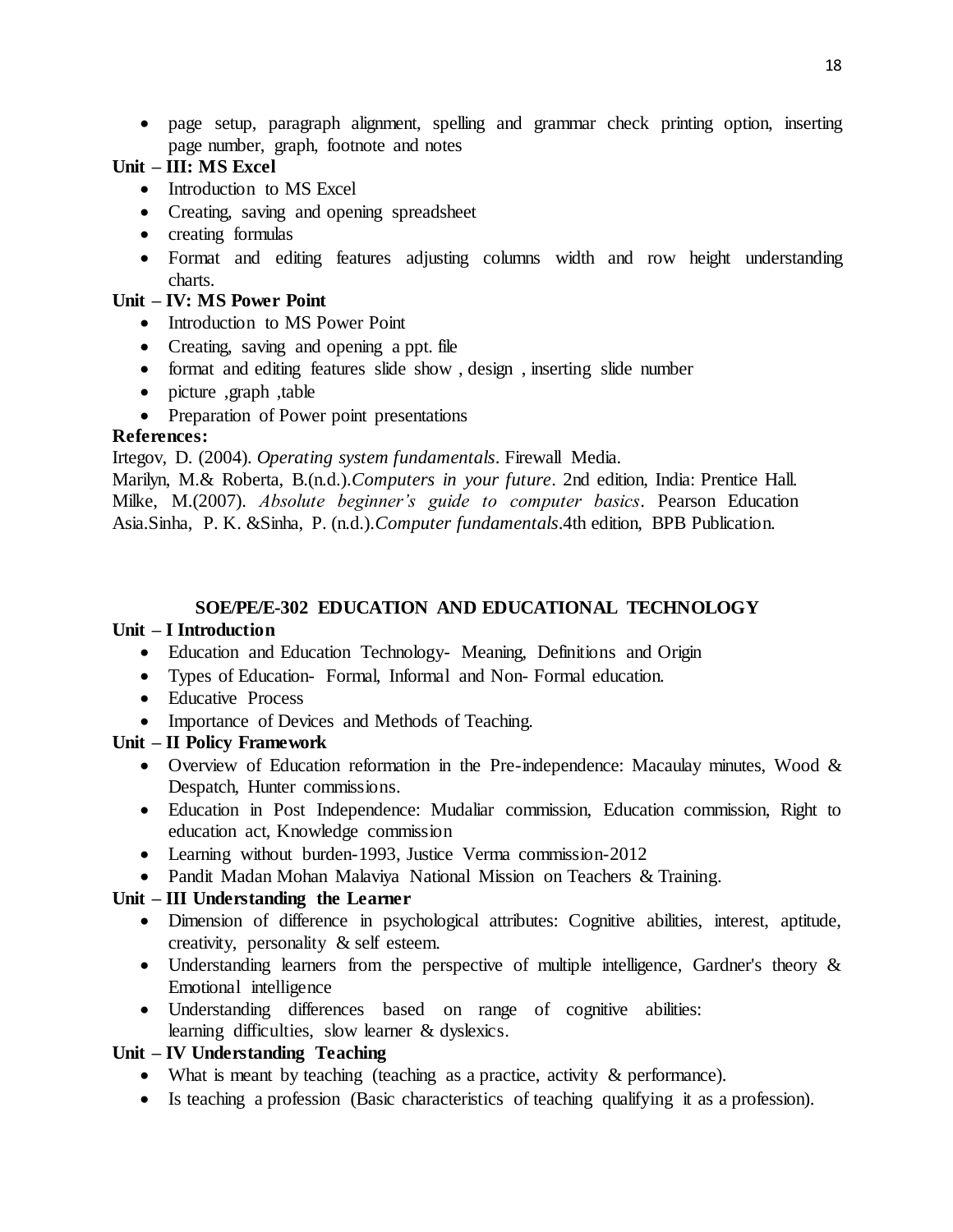- Teacher Autonomy & Accountability.
- Micro Teaching–Meaning, Types and steps of micro teaching.
- Simulation Teaching Meaning, Types and steps of simulation teaching.

#### **References:**

Bhardwaj, A. (2003). *New media of educational planning*. New Delhi: Sarup of Sons. Sampath, K.,Pannirselvam, A. & Santhanam, S. (1981). *Introduction to educational technology.*New Delhi: Sterling Publishers Pvt. Ltd.

#### **Semester-IV**

## **SOE/PE/C**-**401 TEST AND MEASUREMENT IN PHYSICAL EDUCATION**

## **Unit- I Introduction to Test, Measurement & Evaluation**

- Meaning of Test, Measurement  $&$  Evaluation in Physical Education
- Need  $&$  Importance of Test, Measurement  $&$  Evaluation in Physical Education
- Principles of Evaluation

## **Unit-II Criteria: Classification and Administration of test**

- Criteria of good Test
- Criteria for selection of a tests, scientific authenticity (reliability, objectivity, validity and availability of norms), Economy of tests,
- Type and classification of Test
- Administration of test, advance preparation–Duties during testing–Duties after testing.

## **Unit- III Physical Fitness, Motor Fitness & General motor Educability Tests & Other Tests**

- AAHPER youth fitness test,
- JCR test, Indiana Motor Fitness Test
- Kraus-Weber muscular test
- Methney & Johnson General motor Educability test.
- Stork Balance Test,
- Yo-Yo Test

#### **Unit- IV Sports Skill Tests**

- Lockhart & McPherson badminton test, Miller wall volley test
- Johnson basketball test, Knox test
- McDonald soccer test, Johnson soccer test
- Brady volleyball test, Russel Lange volleyball test
- Harbans Singh Hockey test, Henry Friedel Field Hockey test

#### **References:**

Barrow, H. M., &McGhee, R. (1997). *A practical approach to measurement in physical education*. Philadelphia: Lea and Febiger.

Kansal, D.K. (1996).*Test and measurement in sports and physical education*. New Delhi: D.V.S. Publications.

Mathews, D.K., (1973). *Measurement in physical education*, Philadelphia: W.B. SoundersCompnay.

Phillips, D. A., & Hornak, J. E. (1979). *Measurement and evaluation in physical education*. New York: John Willey and Sons.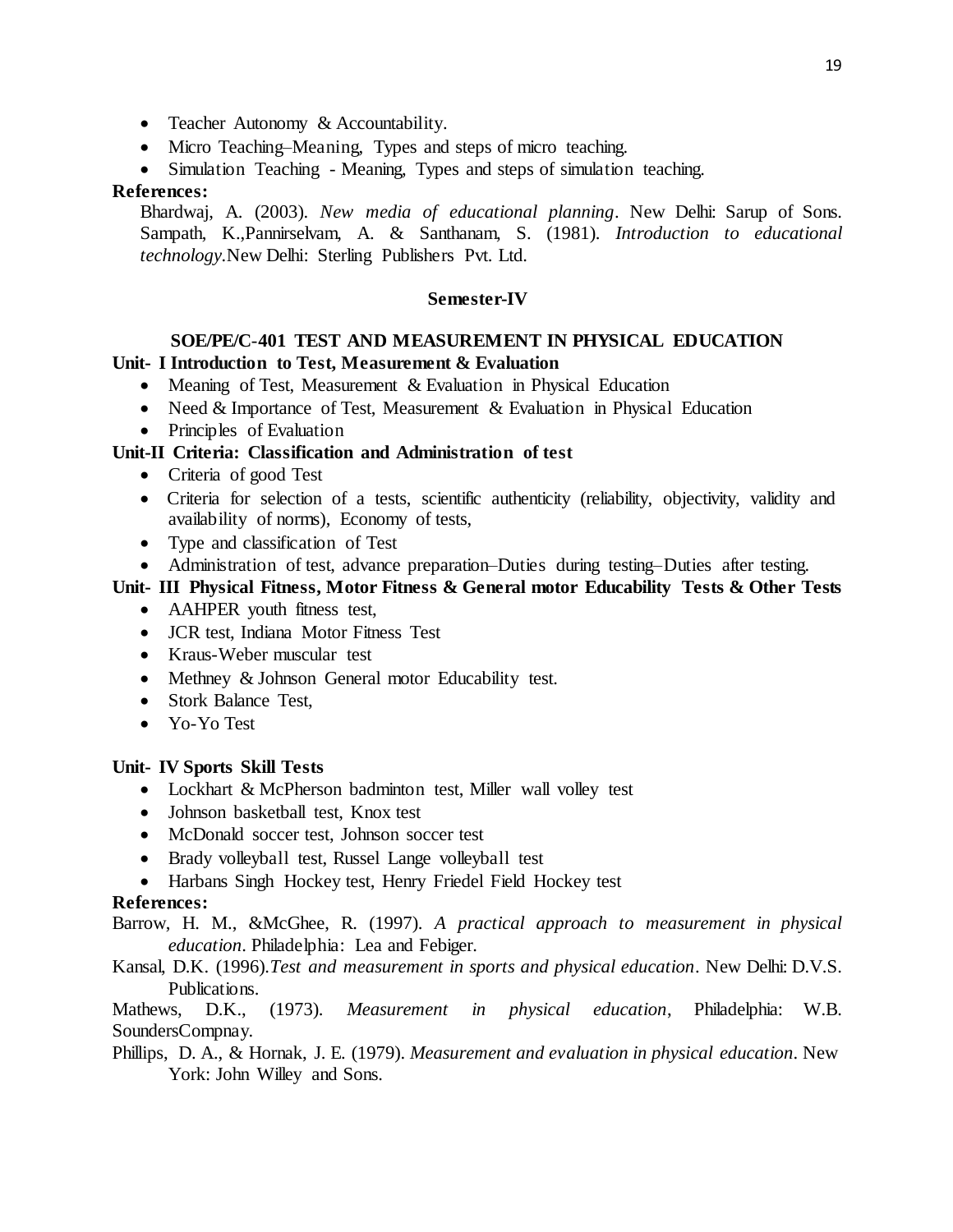## **SOE/PE/C**-**402 SPORTS PSYCHOLOGY AND SOCIOLOGY**

## **Unit -I: Introduction**

- Meaning, Importance and scope of Educational and Sports Psychology
- General characteristics of Various Stages of growth and development
- Types and nature of individual differences: Factors responsible -Heredity and environment
- Psycho-sociological aspects of Human behavior in relation to physical education and sports

## **Unit-II: Sports Psychology**

- Nature of learning, Plateau in Learning; & transfer of training
- Meaning and definition, characteristics of personality,
- Dimension of personality, Personality and Sports performance
- Nature of motivation: Factors influencing motivation; Motivation and techniques and its impact on sports performance.
- Meaning and nature of stress; Types of stress, Anxiety, Arousal and their effects on sports performance

## **Unit-III: Relation between Social Science and Physical Education.**

- Orthodoxy, Tradition and Physical Education.
- Festivals and Physical Education.
- Socialization through Physical Education, Group dynamics
- Social Group life, Social conglomeration and Social group, Primary group and Remote group.

## **Unit-IV Society & Culture: Meaning and Importance**

- Features of society, class, culture, Custom & folkways
- Importance of society, culture.
- Effects of culture on people life style, Gender & Gender bias.
- Social stratification: forms & function, caste & class

## **References:**

Ball, D. W. & Loy, J. W. (1975).*Sport and social order; Contribution to the sociology of sport.* London: Addison Wesley Publishing Co., Inc.

Cratty, B. J.(1968). *Psychology and physical activity*. Eaglewood Cliffs. Prentice Hall.

- Kamlesh, M.L. (1998). *Psychology inphysical education and sport*. New Delhi: Metropolitan Book Co.
- Loy, J. W., Kenyon, G. S. & McPherson, B. D. (1981).*Sports culture and society.* Philadelphia: Lea & Febiger.
- William, F. O. & Meyer, F. N. (1979). A handbook of sociology. New Delhi: Eurasia Publishing House Pvt Ltd.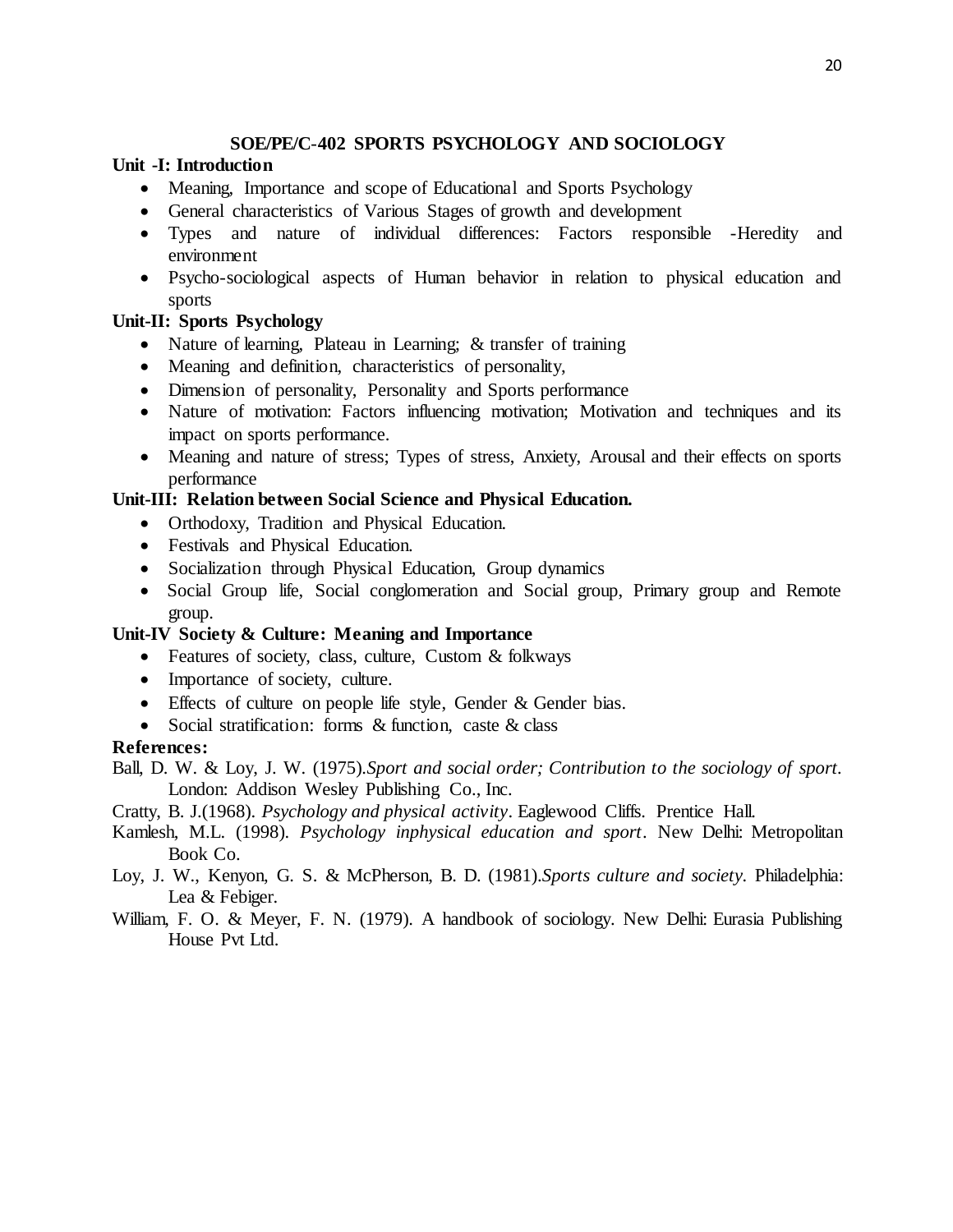## **SOE/PE/C**-**403 BASICS STATISTICS INPHYSICAL EDUCATION**

## **Unit-I Introduction to Statistics**

- Definition of Statistics
- Need and importance of Statistics in Physical Education and Sports.
- Scope of Statistics in Physical Education & Sports.
- Classification of Statistics
- Intervals: Raw Score, Continuous and Discrete Series, Class Distribution, Construction of frequency tables

## **Unit-II Basics of Statistical Analysis**

- Graphical Presentation of Class Distribution: Histogram, Frequency Polygon, Frequency Curve. Cumulative Frequency Polygon, Ogive, Pie Diagram
- Measures of Central Tendency: Mean, Median and Mode-Meaning, Definition, Importance, Advantages, Disadvantages and Calculation from Group and Ungrouped data
- Measures of Variability: Meaning, importance, computing from group and ungroup data
- Range, Standard deviation, Quartiles & Percentiles.

## **Unit- III The Normal Distribution & Correlation**

- Introduction, probability of an event, Binomial distribution
- Normal curve: Introduction, characteristics, Skewness, Kurtosis.
- Correlation: Meaning, type, merits.
- Product-moment correlation, Rank order method

## **Unit- IV Significant of Test**

- Small sample: Introduction, Student t distribution,
- student t-test (independent)
- Paired t-test (dependent)
- Large sample : Z- test

## **References:**

- Garrett, H.E. (1981). *Statistics in psychology and education*. New York: Vakils Feffer and Simon Ltd.
- Thomas, J.R., Nelson, J.K. & Silverman, S.J. (2011). Research method in physical activity. U.S.A: Champaign, IL: Human Kinetics Books.
- Verma, J. P. (2000). *A text book on sports statistics*. Gwalior: Venus Publications.

## **SOE/PE/E**-**401 FOUNDATION AND PRINCIPLES OF PHYSICAL EDUCATION Unit – 1: Introduction to Physical Education**

- $\bullet$  C
	- oncept basic to the nature & meaning of Physical education
	- What is an Aim? What are objectives? What are Outcomes?
	- Goal of Education, Aim & objectives of Education
	- Aim, Objectives & Goal of Physical education
	- The Physically educated person.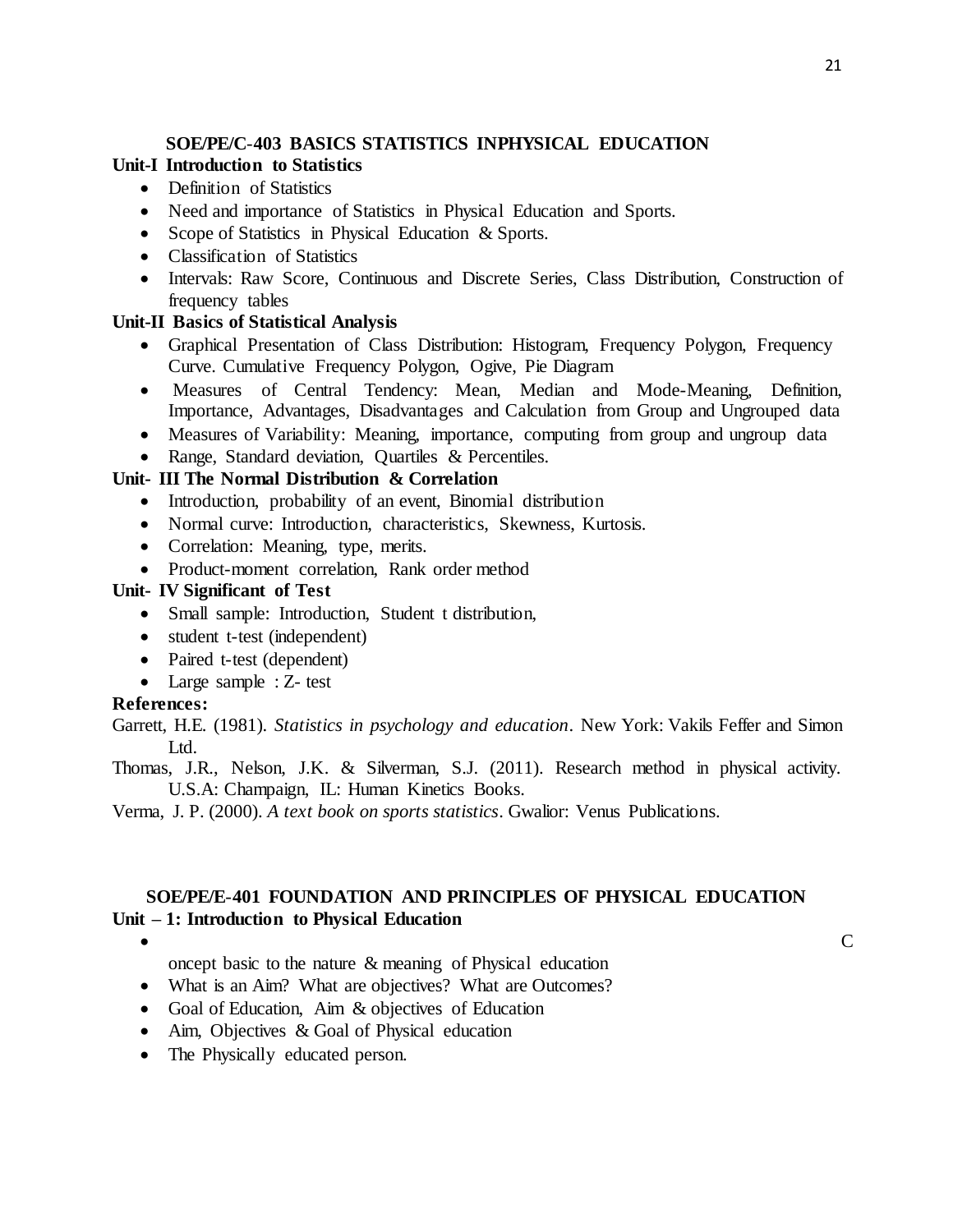## **Unit- 2 – Biological Foundation**

- Growth & Development: factors affecting, difference between boys and girls Age & sex difference in relation to physical activities & sports
- Chronological, Anatomical & Physiological age.
- Posture: Meaning, type & disadvantages of bad posture.
- Body type, sheldon's classification of body type.
- Hypokinetic diseases

## **Unit- 3- Philosophical Foundation of Physical Education**

- Idealism and Physical education.
- Pragmatism and Physical education.
- Naturalism and Physical education.
- Existentialism and Physical education.
- Sports for all and its role in the maintenance and promotion of fitness.

## **Unit-4- Psychosocial Foundation**

- Learning
- $\triangleright$  Introduction of learning
- $\triangleright$  Theories of learning
- $\triangleright$  Laws of learning
- $\triangleright$  Motor learning
- Social bases
	- $\triangleright$  Social organisation
	- $\triangleright$  Socialization through sports
	- $\triangleright$  Social group, social change, social value

## **References:**

Bucher, C. A. *Foundation of physical education.* St. Louis: The C.V. Mosby Co.

Deshpande, S. H. (2014). *Physical Education in Ancient India*. Amravati: Degree college of Physical education.

Sharman, J. R. (1964). *Introduction to physical education*. New York: A.S. Barnes & Co. William, J. F. (1964). *The principles of physical education*. Philadelphia: W.B. Saunders Co.

## **SOE/PE/E-402 YOGA EDUCATION**

## **Unit – I Introduction**

- Meaning and Definition of Yoga
- Aims and Objectives of Yoga
- Yoga in Early Upanisads
- The Yoga Sutra: General Consideration
- Need and Importance of Yoga in Physical Education and Sports

## **Unit - II Foundation of Yoga**

- The Astanga Yoga: Yama, Niyama, Asana, Pranayama, Pratyahara, Dharana, Dhyana and Samadhi
- Yoga in the Bhagavadgita Karma Yoga, Raja Yoga, Jnana Yoga and Bhakti Yoga

## **Unit - III Asanas**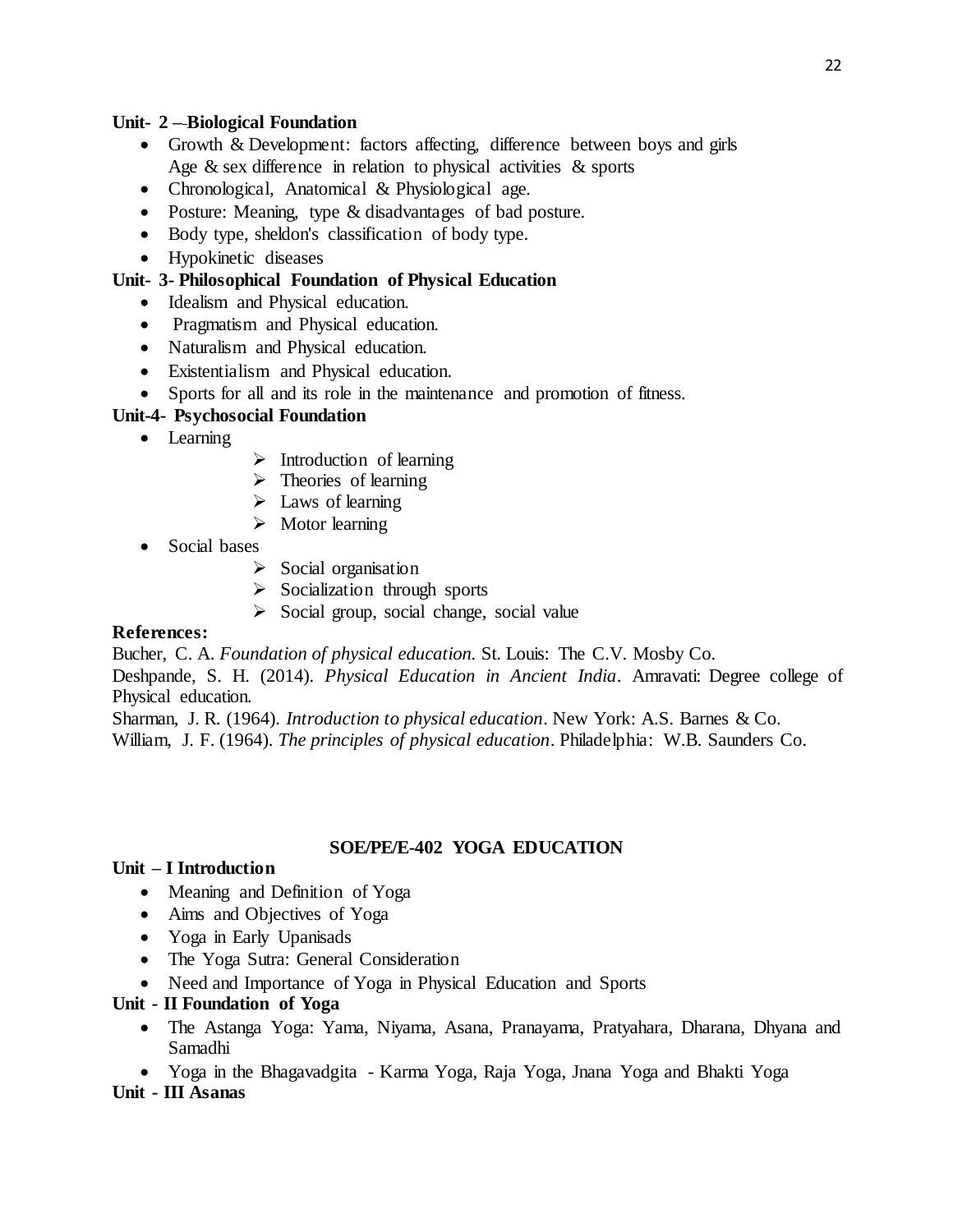- Effect of Asanas and Pranayama on various system of the body
- Classification of asanas with special reference to physical education and sports
- Influences of relaxtive, meditative posture on various system of the body
- Types of Bandhas and mudras
- Type of kriyas

## **Unit – IVYoga Education**

- Basic, applied and action research in Yoga
- Difference between yogic practices and physical exercises
- Yoga education centers in India and abroad
- Competitions in Yogasanas

## **References:**

Brown, F. Y.(2000). *How to use yoga*. Delhi:Sports Publication. Shankar,G.(1998). *Holistic approach of yoga.* New Delhi:Aditya Publishers. Shekar,K. C. (2003). *Yoga for health*. Delhi: KhelSahitya Kendra.

## **Part – B Practical Courses**

#### **Semester – I SOE/PE**/**P– 101**

## **Football:** Fundamental Skills

- Kicks-Inside kick, Instep kick, Outer instep kick, lofted kick
- Trapping-trapping rolling the ball, trapping bouncing ball with sole
- Dribbling-With instep, inside and outer instep of the foot.
- Heading-From standing, running and jumping.
- Throw in
- Feinting-With the lower limb and upper part of the body.
- Tackling-Simple tackling, Slide tackling.
- Goal Keeping-Collection of balls, Ball clearance-kicking, throwing and deflecting. **SOE/PE**/**P-102**

## **Hockey:** Fundamental Skills

- Player stance & Grip, Rolling the ball, Dribbling, Push, Stopping, Hit, Flick & Scoop
- Passing–Forward pass, square pass, triangular pass, diagonal pass, return pass,
- Reverse hit
- Dodging
- Goal keeping–Hand defence, foot defence .
- Positional play in attack and defence.
- Rules and their interpretations and duties of officials.
- Rules and their interpretations and duties of officials.
- Ground Marking.

#### **SOE/PE/P-103**

## **Volleyball:** Fundamental Skills

- Players Stance-Receiving the ball and passing to the team mates,
- The Volley (Over-head pass),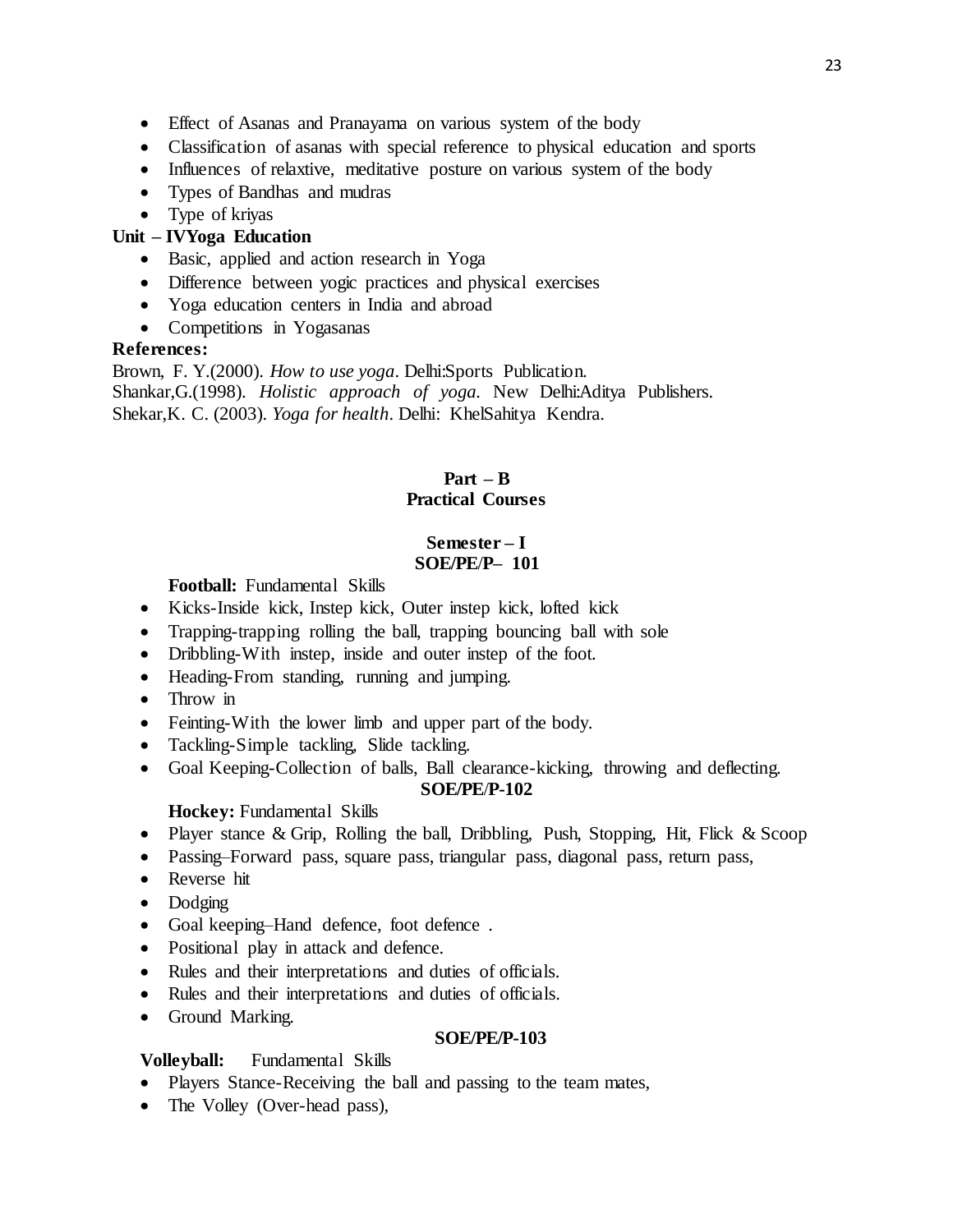- The Dig (Under hand pass).
- Service-Under Arm Service, Side Arm Service, Tennis Service, Round Arm Service.
- Spiking & Blocking
- Rules and their interpretations and duties of officials.

#### **SOE/PE/PE-101**

#### **Hand Ball:**

- Fundamental Skills-Catching, Throwing, Ball Control, Goal Throws-Jump Shot, Centre Shot, Dive Shot, Reverse Shot, Dribbling-High and Low, Attack and Counter Attack, Simple Counter Attack, Counter Attack from two wings and centre, Blocking, Goal keeping, Defense.
- Rules and their interpretations and duties of officials.

#### **SOE/PE/PE-102**

#### **Basketball:**

- Fundamental Skills
- Player stance and ball handling
- Passing-Two Hand chest pass, two hands Bounce Pass, One Hand Baseball pass, Side Arm Pass, Over Head pass, Hook Pass.
- Receiving-Two Hand receiving, one hand receiving, receiving in stationary position, receiving while jumping, receiving while running.
- Dribbling-How to start dribble, how to drop dribble, High dribble, Low dribble, Reverse dribble, rolling dribble.
- Shooting-Layup shot and its variations, one hand set shot, one hand jump shot, Hook shot, and Free throw.
- Rebounding-Defensive rebound, Offensive rebound, Knock out, Rebound Organization.
- Individual Defensive-Guarding the man with the ball and without the ball.
- Pivoting.
- Rules and their interpretations and duties of the officials.

#### **Semester-II SOE/PE/P-201**

#### **Track and Field:**

Running Event

- Starting techniques: Standing start, Crouch start and its variations, Proper use of blocks.
- Finishing Techniques: Run, Through, Forward lunging, Shoulder Shrug
- Ground Marking, Rules and Officiating
	- · Hurdles:
	- · Fundamental Skills- Starting, Clearance and Landing Techniques.
	- · Types of Hurdles
	- · Ground Marking and Officiating.

Relays: Fundamental Skills

- Various patterns of Baton Exchange
- Understanding of Relay Zones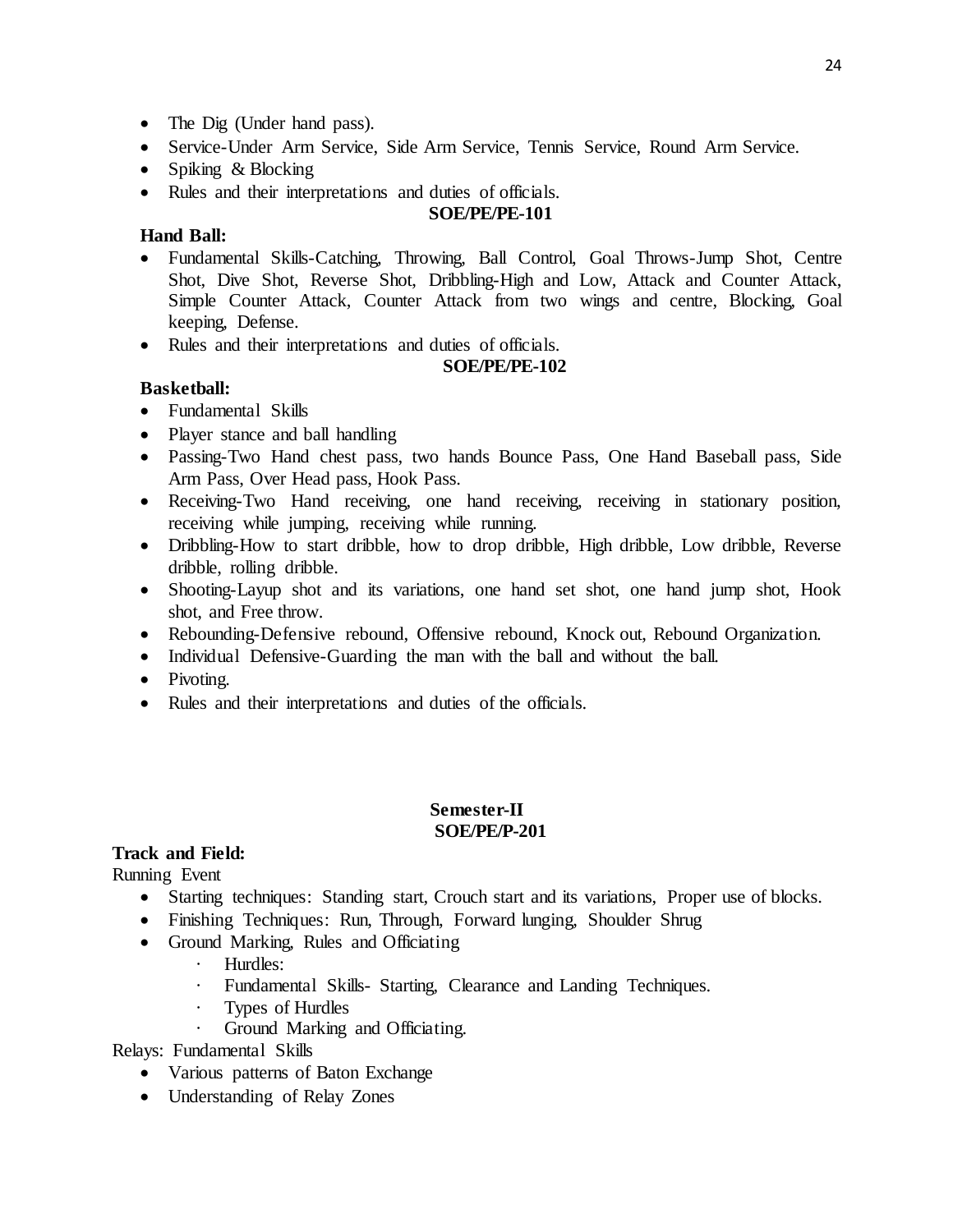- Ground Marking
- Interpretation of Rules and Officiating.

## Jumping Events

Long Jump- Approach Run, Take-off, Action in the air and Landing

Triple Jump-Approach Run, Hop, Step, Jump and Landing

## High Jump- Approach Run, Take-off, Bar Clearance and landing

## **SOE/PE/P- 202**

## **Cricket**: Fundamental Skills

- Batting-Forward and backward defensive stroke
- Bowling-Simple bowling techniques
- Fielding-Defensive and offensive fielding
- Catching-High catching and Slip catching
- Stopping and throwing techniques
- Wicket keeping techniques

#### **SOE/PE/PE-201**

#### **Badminton**: Fundamental Skills

- Racket parts, Racket grips, Shuttle Grips.
- The basic stances.
- The basic strokes-Serves, Forehand-overhead and underarm, Backhand-overhead and underarm
- Drills and lead up games
- Types of games-Singles, doubles, including mixed doubles.
- Rules and their interpretations and duties of officials.

## **SOE/PE/PE-202**

## **Table Tennis**: Fundamental Skills

- The Grip-The Tennis Grip, Pen Holder Grip.
- Service-Forehand, Backhand, Side Spin, High Toss.
- Strokes-Push, Chop, Drive, Half Volley, Smash, Drop-shot, Balloon, Flick Shit, Loop Drive.
- Stance and Ready position and foot work.
- Rules and their interpretations and duties of officials.

## **SOE/PE/T – 201**

**Teaching practices:** 10 teaching practice lessons out of which 5 lessons in Mass Demonstration activities.5 Skill lessons on team games, Racket sports and Indigenous Sports**.**

## **Mass Demonstration activities**

Dumbells, Wands, Hoop, Umbrella, Flag, Lezium, Pom-Pom and March Past

- Apparatus and Light apparatus Grip
- Attention with apparatus and Light apparatus
- Stand–at–ease with apparatus and light apparatus
- Exercise with verbal command, whistle and drum,
- Whistle and music Two count, four count, eight count and sixteen count.
- Standing Exercise
- Jumping Exercise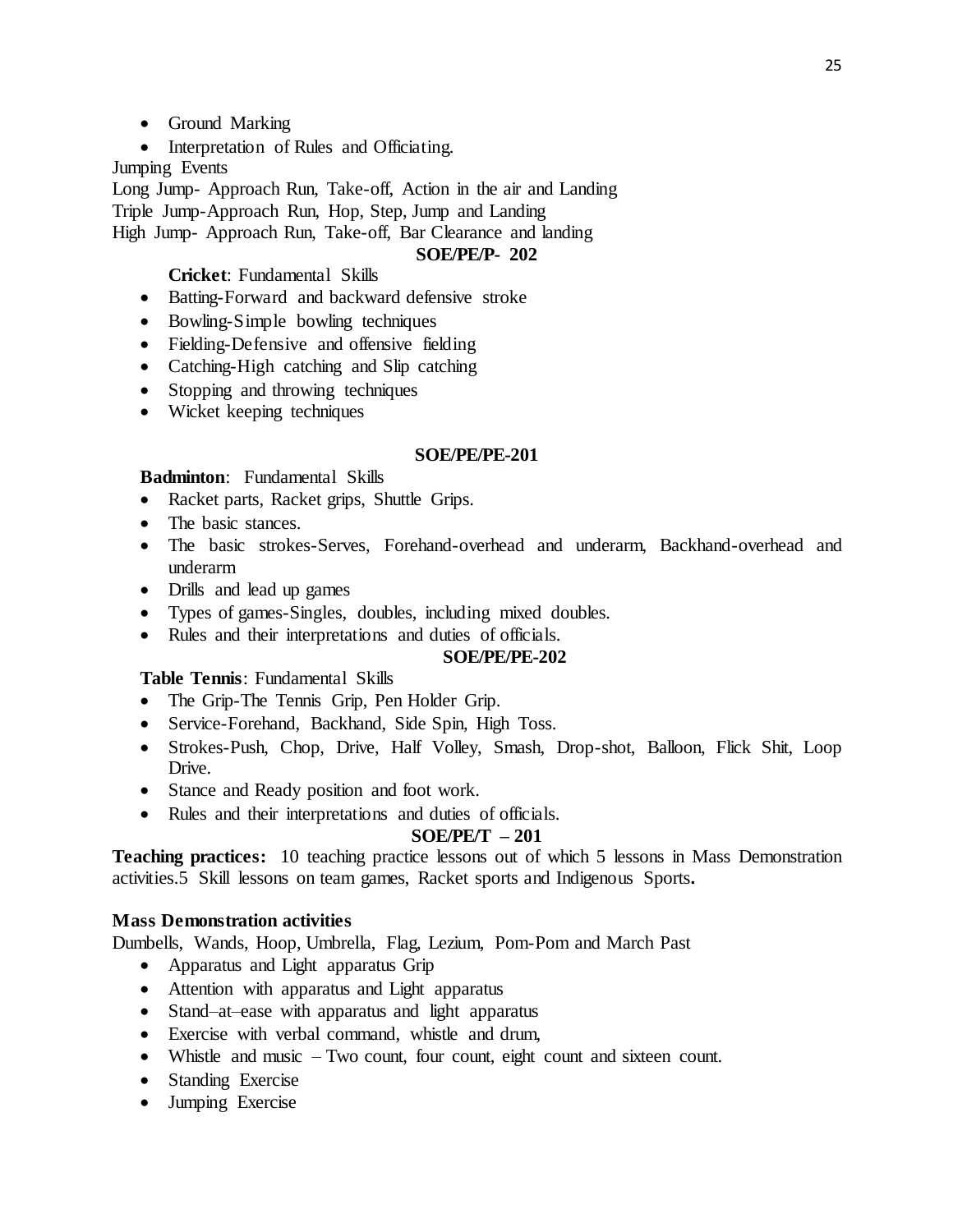- Moving Exercise
- Combination of above all

#### **Semester-III SOE/PE/P-301**

## **Yoga:**

- Surya Namaskara,
- Pranayams
- Corrective Asanas
- Kriyas
- Asanas-Sitting, Standing, Laying Prone Position and Laying Spine Position

**Gymnastics**: Floor Exercise

- Forward Roll, Backward Roll, Sideward Roll, different kinds of scales, Leg Split, Bridge, Dancing steps, Head stand, Jumps-leap, scissors leap.
- Approach Run, Take off from the beat board, Cat Vault, Squat Vault.
- **Parallel Bar:**
- Mount from one bar
- Straddle walking on parallel bars.
- Single and double step walk
- Perfect swing
- Shoulder stand on one bar and roll forward.
- Roll side
- Shoulder stand
- Front on back vault to the side(dismount)

## **SOE/PE**/**P–302**

## **Track and Fields** (Throwing Events)

## **Discus Throw, Javelin, Hammer throw, shot-put**

- Basic Skills and techniques of the Throwing events
- Grip
- Stance
- Release
- Reserve/ (Follow through action)
- Ground Marking / Sector Marking
- Interpretation of Rules and Officiating. Rules and their interpretations and duties of officials

## **SOE/PE/PE-301**

**Kabaddi:** Fundamental Skills

- Skills in Raiding-Touching with hand, various kicks, crossing of baulk line, Crossing of Bonus line, luring the opponent to catch, Pursuing.
- Skills of Holding the Raider-Various formations, Catching from particular position, Different catches, Luring the raider to take particular position so as to facilitate catching,
- Catching formations and techniques.
- Additional skills in raiding-Bringing the antis in to particular position, escaping from